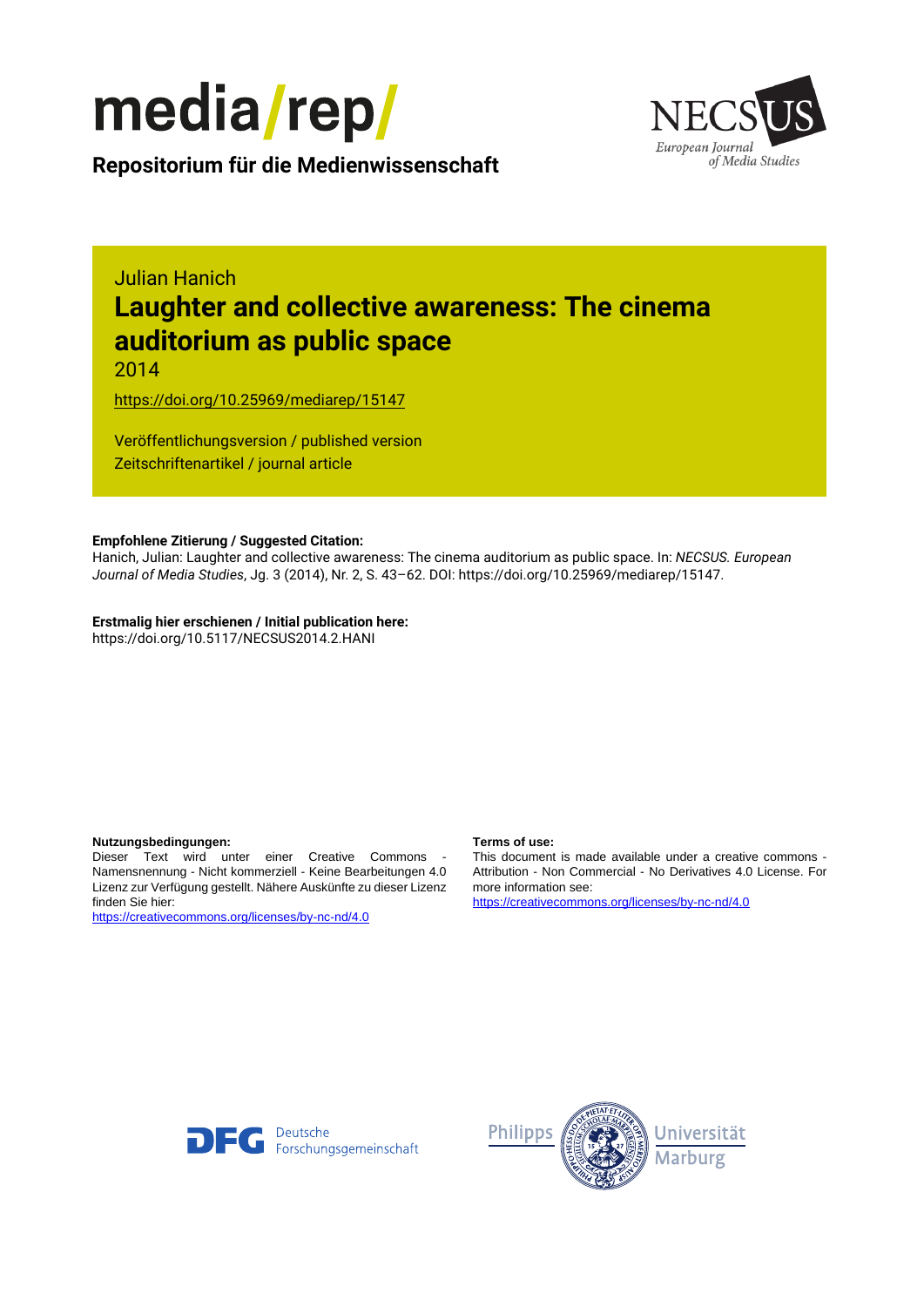**FUROPEAN JOURNAL OF MEDIA STUDIES** www.necsus-eims.org Published by Amsterdam University Press

# Laughter and collective awareness: The cinema auditorium as public space

Julian Hanich

NECSUS 3 (2): 43–62 DOI: 10.1557/NECSUS2014.2.HANI

#### Abstract

This article looks at how the collective experience of laughter in the movie theater is related to the idea of the cinema as a public space. Through the nonverbal expression of laughter the audience 'constructs' a public space the viewers may not have been aware of to the same degree prior to the collective public expression. Moreover, the public space created through laughter allows for an expedient type of monitoring: inappropriate laughter may be exposed in front of others. With viewers who laugh approvingly about racist violence or misogynist jokes, we can easily lay bare the ethical implications.

Keywords: laughter, cinema, collective experience, Charles Taylor, Walter Benjamin

#### 1 Introduction

'[L]aughter allows the audience to become aware of itself.' This brief statement by André Bazin uttered in passing in his second article on 'Theater and Cinema' harbors a number of thought-provoking ideas.<sup>1</sup> The main goal of my article will be to examine what Bazin's sentence may imply for the collective experience of laughter in the cinema. A second and more farreaching goal is to expand arguments I put forth previously in favor of a systematic phenomenology of the collective experience of the movie theater.<sup>2</sup> The co-presence of (predominantly) anonymous others often has a strong effect on our film experience – particularly once emotions and emotional expressions come into play. Astonishingly, this audience effect has not yet undergone systematic scrutiny in the history of film theory.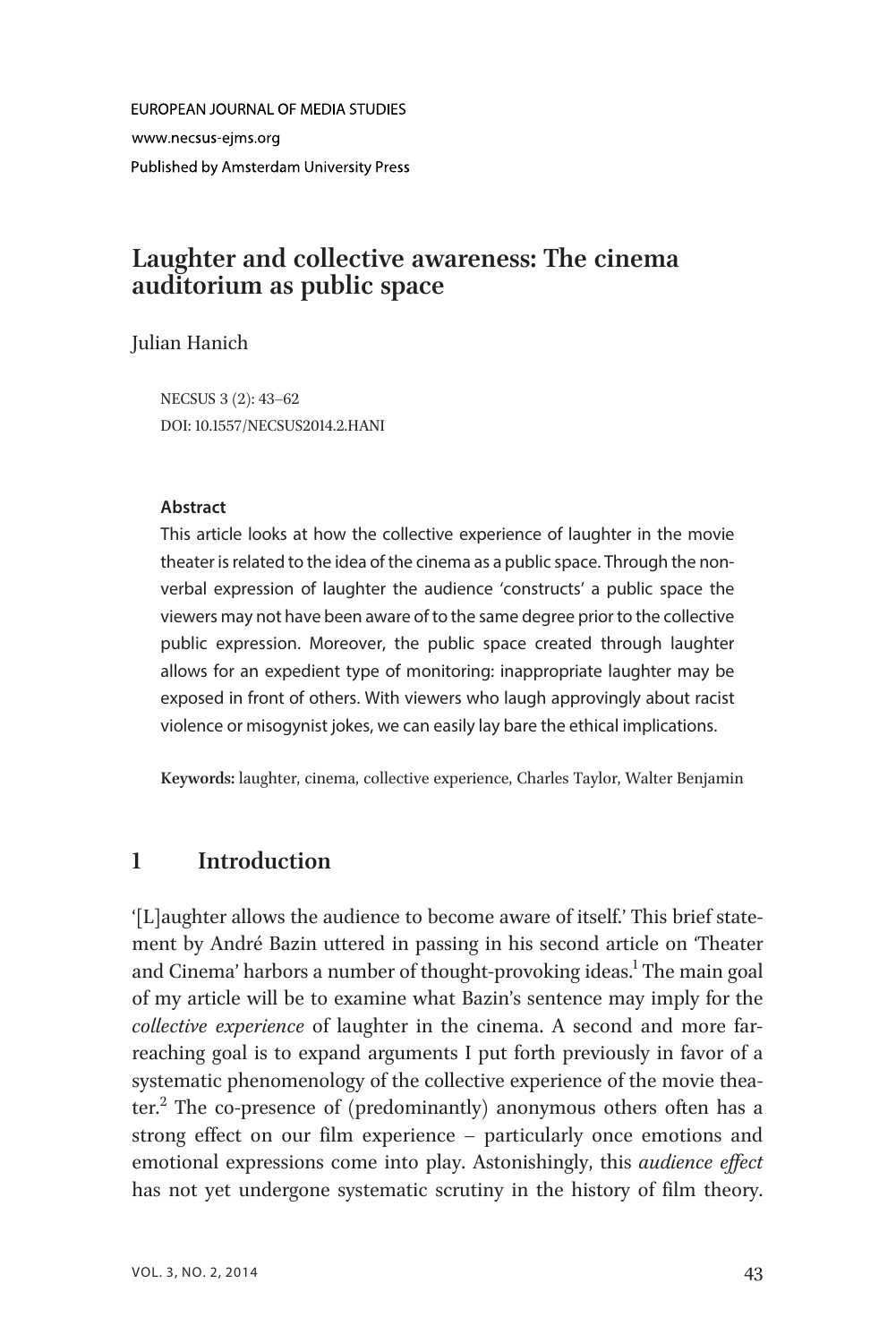Taking collective laughter about an apparently funny scene as an obvious starting point, I want to put forward two arguments.

First, drawing on an idea by the philosopher Charles Taylor, I will claim that certain kinds of non-verbal expression – most importantly laughter, but also screaming, moaning, booing, hissing, and other emotional responses – have an important function in the cinema. They 'construct' a public space the viewers may not have been aware of to the same degree prior to the collective public expression. Although we, as viewers, might tacitly assume that we all find a particular scene funny, laughter makes this common emotional response *openly available* and thus turns the cinema into a public space in a more emphatic sense. Laughter allows the audience to become aware of itself as a social group with shared emotions. We could call this the 'collective awareness function' of cinematic laughter.

Second, by reinterpreting an enigmatic passage from Walter Benjamin's famous artwork essay I will claim that the public space created through laughter allows for an expedient type of monitoring or control. It is only because laughter as an expressive response makes an emotional judgment of a particular scene publically available that we have knowledge about what people find worthy of laughter in the first place. Cinematic laughter thus literally becomes revelatory: only in a public space like the movie theater will inappropriate or even ethically-questionable laughter be exposed in front of others. With viewers who approvingly laugh about racist violence or misogynist jokes in mind we can easily lay bare the ethical implications. Public spaces like the cinema may spark an open debate about (and thus a monitoring of) dubious kinds of laughter. In this case laughter allows the other audience members to become aware of what they want to admit as acceptable and what they prefer to avoid as inappropriate laughter.<sup>3</sup> We may dub this the 'control function' of cinematic laughter.

## 2 The collective awareness function of laughter: Charles Taylor's Entre Nous

Following Charles Taylor I want to draw attention to an important social phenomenon that he reserves a French name for: entre nous. The term refers to a common awareness that a certain fact is now between-us or amongst-us. In this section I will show that this type of intersubjectivity has interesting ramifications for laughter in the cinema as well as for a theory and phenomenology of collective spectatorship at the movies.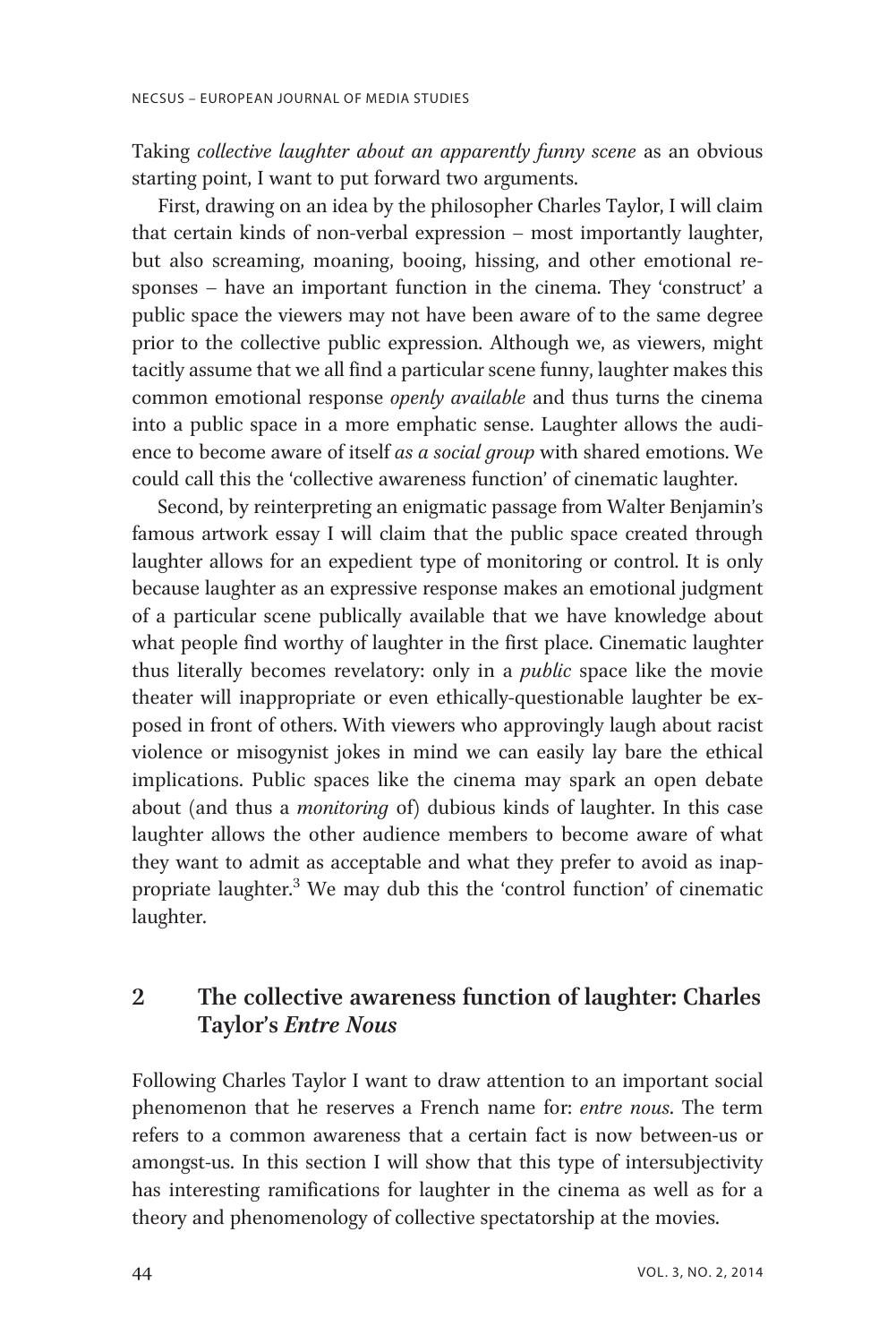Taylor's primary aim is to challenge representational theories of language. Following Herder, Humboldt, and Heidegger he stresses the activity of speaking rather than the *designative function* of language. For Taylor the expressive aspect of speech is more fundamental than the descriptive dimension. However, for our context something else is more important. Taylor gives us the example of two strangers on a train travelling on a hot day. The two men look at each other and one of them says: 'Whew, it's hot!' This act of communication most probably does not convey information both did not already know. Both of them knew it was hot and both knew that the other must have known it was hot. So what should be the point in communicating? Taylor argues that by making this common knowledge public the act of communication transforms the situation. The sentence 'Whew, it's hot!' establishes what has *not* been there before: a public space, a common vantage point, something that is for us, or as Taylor puts it, entre nous. Taylor writes:

human communication doesn't just transmit information. It doesn't just produce, e.g., some belief in the hearer. It brings about the acknowledgement that some matter is *entre nous*. ... to grasp that something is entre nous involves more than grasping that thing; it involves seeing that it is present to us in a certain way, that is, in public space; or to take it from a different angle, that the subject(s) to whom this is present is the two of us together, and no longer just you and I individually. $4$ 

Taylor explicitly rejects monological models of the subject that take all states of awareness, knowledge, belief, attending to as mere states of individuals – as if our awareness that something is between us could be analyzed as your being aware of plus my being aware of. Instead, Taylor argues that once something is expressed it is lifted, as it were, to a higher level. It creates a public space.

I think that the kind of communication Taylor has in mind could also occur through other means than language (for instance through *laughter*) and in a different setting (for instance in the movie theater). As social philosopher Margaret Gilbert specifies:

Taylor focuses on the power of language to 'found public space' or to 'place certain matters before us'. And, clearly, a linguistic act may perform the transformation .... He allows, however, that this transformation may occur through any mode of 'expression' – where expression need not be linguistic.<sup>5</sup>

Even though Taylor uses a linguistic example all kinds of non-verbal expressions can work for establishing something entre nous. By enumerating some of these non-verbal expressions we can see how Taylor's argu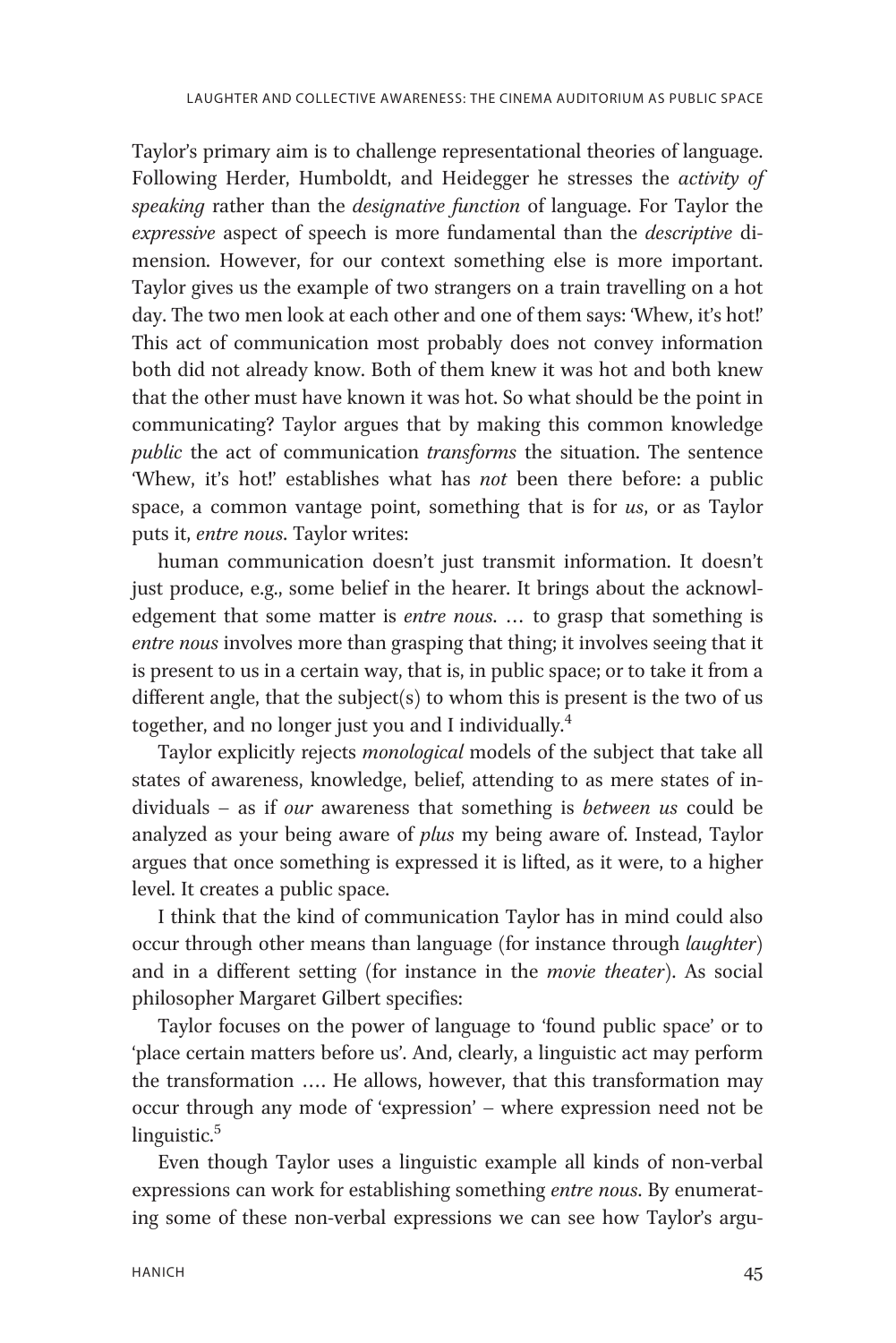ment may become pertinent for the collective experience of the movie theater. Just think of a screaming, applauding, or booing audience; or consider people who express their disgust by moaning. As we shall see, laughter can also function in a similar way as the 'Whew, it's hot!' sentence.

Laughter conveys information; the laughing person signals that he or she finds a scene funny. However, this information is sometimes not the crucial point, because its content may have been tacitly presupposed anyway. Even without laughter I might have *surmised* that my partner finds the film funny, because I saw her smile about the gag in the Woody Allen film from the corner of my eyes; I might have been *quite sure* because she likes all Jacques Tati or Will Ferrell comedies; and, I might have even been fully certain that she loves What's Up, Doc?, because I know it is one of her favorite films. What seems at least equally important is that laughter transforms the situation between those laughing out loud. When two or more people laugh it establishes a common vantage point, a public space between them, an entre nous. It raises an awareness of something that the viewers are now, to a certain extent, aware of together. Laughter thus not only has a communicative function ('we share the information that we find this scene funny') but also a collective-awareness function ('we are now aware that in this public space we find this funny together'). What may have been knowledge of you and me separately and individually is now in the open and *entre nous*. It is something for us and for us *together*. Taylor writes:

I want to claim that what we recognize as full communication always has this feature of our coming together in that something is made an object for us, where this is something stronger than its being just an object severally for me and for you, and my knowing that you know, and your knowing that I know, and my knowing that you know that I know, etc., up to any level that we can cope with. For in this type of case, no matter how refined by looped knowledge about the other's knowledge about my knowledge, we have something quite different from communication.<sup>6</sup>

Taylor does not argue that this implies we have to ponder the matter. To argue that grasping what is *entre nous* involves a fully 'reflective' stance could be misleading; 'reflection' in a strong sense of the word is not required in most of our communications. He writes:

to be capable of human communication requires that we be sensitive to not just the things communicated about, but the way in which they are present or evident to us, and particularly to the subject(s) to whom they are present. This sensitivity has a reflexive dimension, therefore, whereby we are not just aware of some matter, but also responding to how we are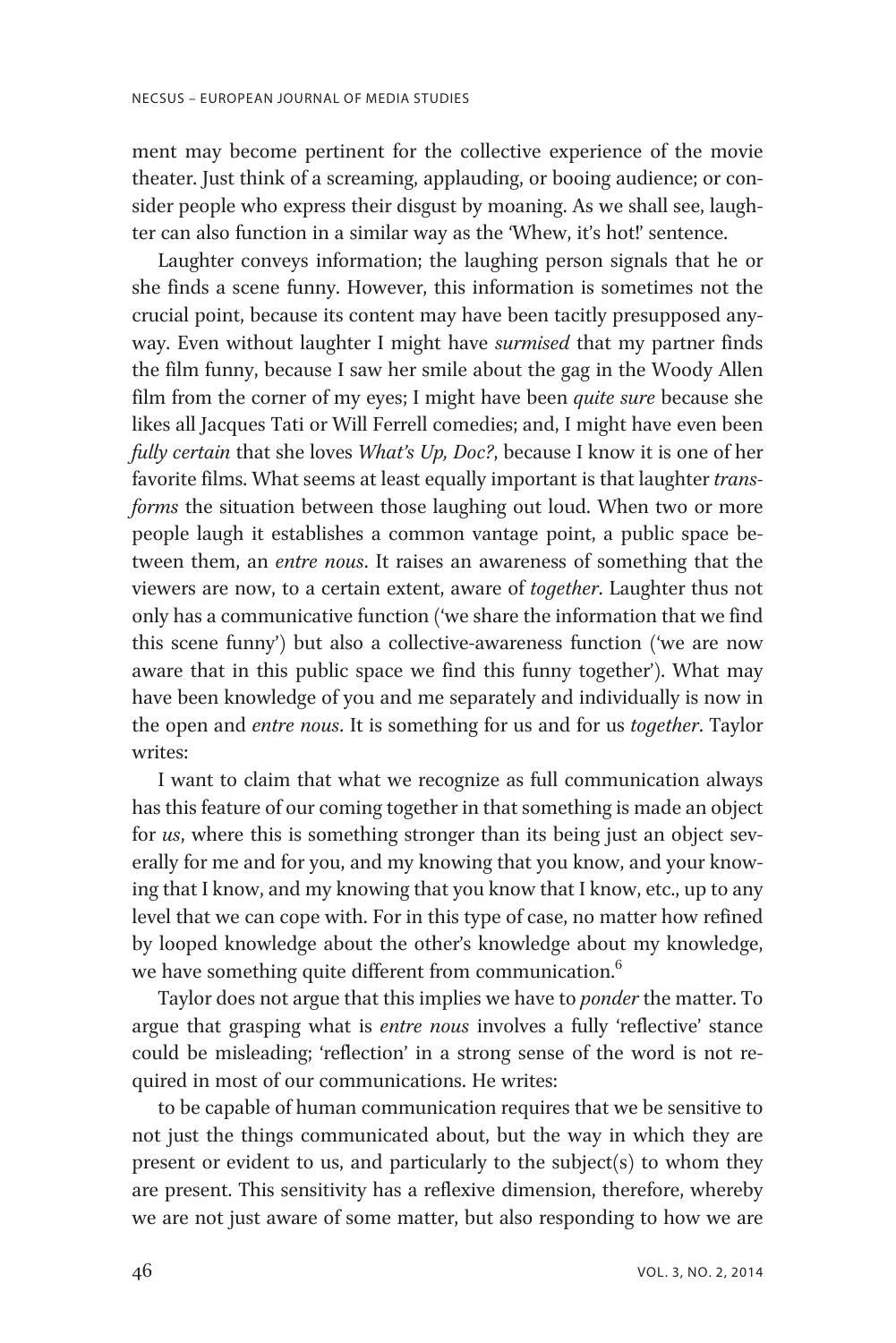aware and who is aware. There is a second-order component which is irreducibly present, however little we reflect on it, in the sense of taking it for our focus  $\ldots$ <sup>7</sup>

Laughing together raises our *mutual awareness* that we find this or that funny, even if we don't fully *reflect* on it in the sense of, 'Wow, isn't it amazing that we all find this funny!' In the cinema there are good reasons why non-linguistic communication like laughter predominates over speech. It has at least two advantages when compared to linguistic communication. First, it does not make highly demanding calls on one's consciousness; making a verbal comment on the film *grosso modo* means more distraction. Laughter, instead, allows the viewer to follow the ongoing narrative more smoothly. Laughing is therefore an effective way of communicating and simultaneously pursuing other interests such as watching a film.<sup>8</sup> Second, language can become a barrier in the act of communal communication. Laughter here offers a nice solution as it helps to integrate anonymous others more easily. As sociologist Jack Katz tells us:

[j]ust because words are so effective in conveying finely differentiated import, if too many people speak at the same time, no one knows what anyone is saying. With laughter, any number can play and all can be assured from moment to moment that they are nevertheless in the same game.<sup>9</sup>

When six or 60 or even 600 persons scream a sentence this creates cacophonic noise, but it raises little mutual awareness. In contrast, when in the darkness of the cinema everybody looks directly at the screen, laughing out loud is a highly efficient way to establish something *entre nous*. This is, of course, not to deny that there are varieties of amused laughter that come in different shades of intensity, duration, and even prosody. While one viewer might find a scene intensely funny and thus displays his or her passionate involvement, another viewer may consider it only mildly funny and therefore laughs somewhat distantly. Hence we can expect 'differences in sameness' even amongst a group of people who are amused and share their emotional judgment by and large.

By establishing a public space in the theater the laughing viewers partly and momentarily withdraw from their immersive *film* experience. Instead they become (to a somewhat higher degree than before) aware of the theatrical experience they share with others. Even if laughter does not draw one's attention away from the film completely (its cognitive effort is, as I said, comparatively small), it still does so to a certain degree. In fact,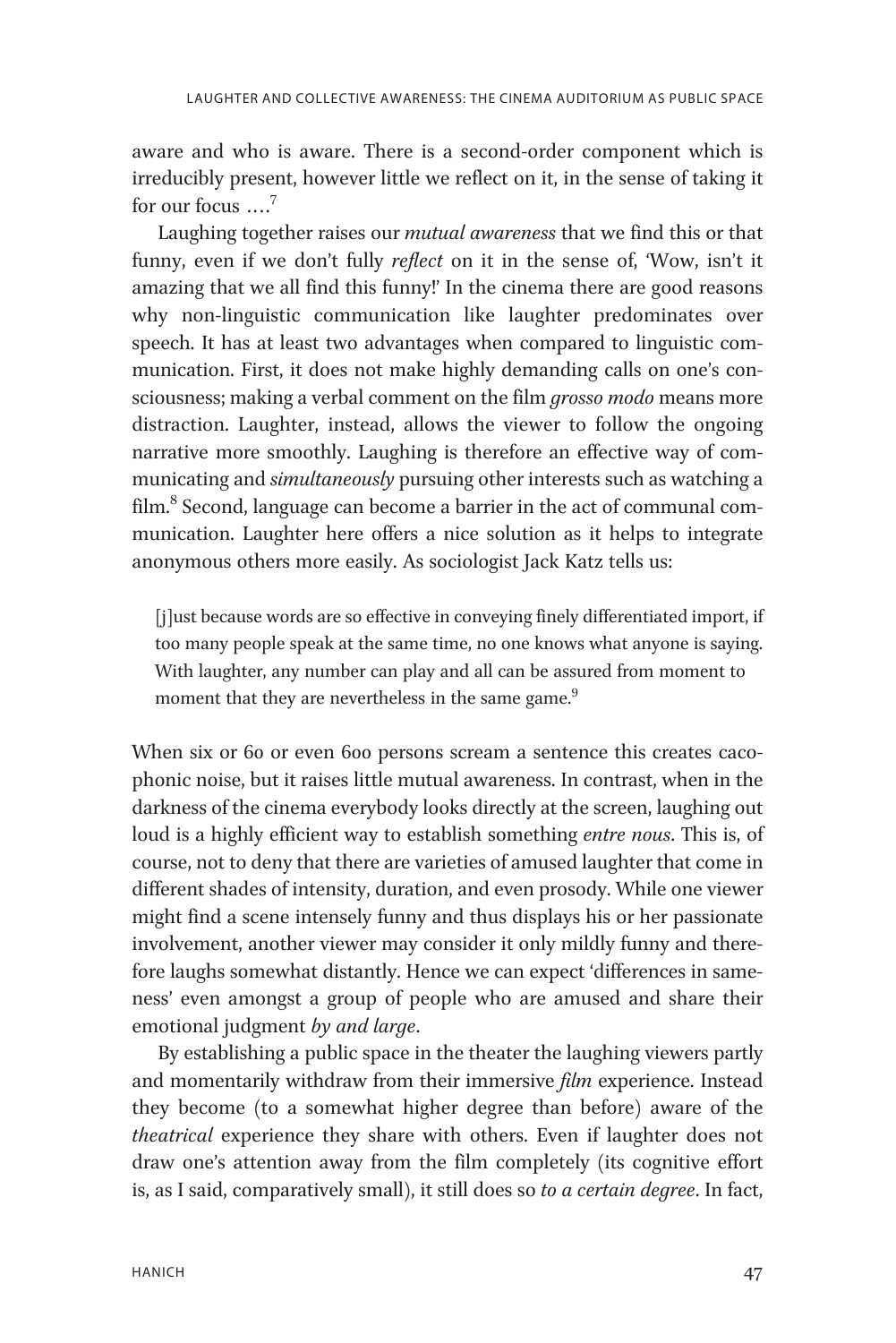we may expect that the funnier a scene is the more withdrawn from the film the viewers may be. This is true for two reasons.

First, laughter provoked by a comedy is an eruptive, outward-moving bodily response. Since laughter puts the body in motion the more eruptive the laughter the more difficult to sustain immersion in the filmic world. As viewers we may even rock our torso, slap our knees, hold our stomach, and stomp our feet (the movement that comes with laughter is a point I will return to with regard to Benjamin). Second, the funnier the scene and the more communal the laughter the louder and the more conspicuous it will be. When 60 or even 600 people laugh we become all the more aware of the co-presence of others. This is a point also underscored by Steve Neale and Frank Krutnik: 'with comedy laughter "disrupts" the "passively consumed" dramatic illusionism and one is pulled away from the world represented on the screen and is united with other spectators as part of an audience'. <sup>10</sup> This is why for theorists like Walter Benjamin or Julia Kristeva laughter has an important anti-ideological function; it prevents a powerful illusionary effect of the film *and* grounds the viewer in the here and now of the movie theater with co-present others.<sup>11</sup>

With the example of laughter in mind I would like to refine Taylor's points in two respects. First, I believe that this mutual awareness raised through laughter is not a question of either-or – it is a matter of degrees. When I am sitting in the cinema and share laughter with others this might be considered a *weak* form of mutual awareness; when we look at each other and exchange glances while laughing this might be a medium form of mutual awareness; and when we point to the screen, show two thumbs up, or even let our laughter be followed by a quick exchange of verbal comments, then we might talk of a strong form of mutual awareness. Hence there are gradations on a continuum in terms of our mutual awareness through laughter. Second, one may broadly claim that the degree of mutual awareness is inversely proportional to the range of people included. As Taylor notes:

[t]he nous among whom I make some matter an acknowledged common object can be everyone. I can declare things urbi et orbi.<sup>12</sup>

However, the degree of mutual awareness is not as strong between me and all the others out there in the orbi of the cinema auditorium as it is between me and the neighbors sitting next to me. All this is not to deny that the situation in the cinema is often more complicated than Taylor's situation on the bus. As we have seen, Taylor gives us the example of the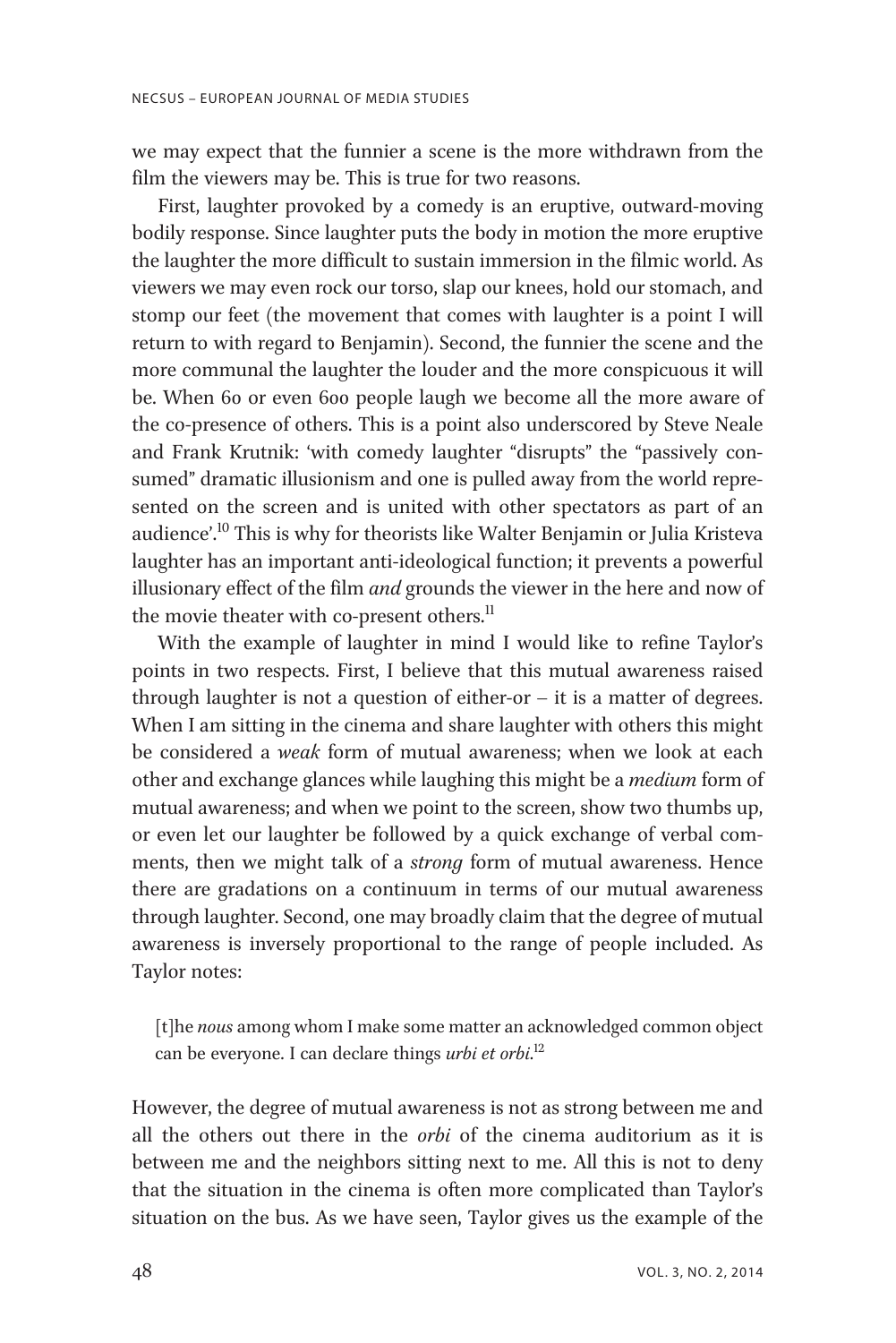two strangers to underline that communication is not necessarily a matter of information, because the facts seem obvious. However, in the cinema, due to the darkness, the unidirectional viewing position, and the back of the seats, I often do not presuppose that the others find the scene funny. The examples I have given above of viewers who surmise the responses of others or are even fully certain about them despite the fact that the reactions were not expressed acoustically referred to immediate neighbors and well-known persons (such as one's girlfriend). In the movie theater I usually do not know the majority of other viewers sitting in the dark. Neither can I properly see their facial expression responding to the film (for instance, their display of an amused smile); nor would I expect them to share my humor when it comes to this particular film (for instance, because I am a German watching a German comedy in Moscow).

In situations like this laughter certainly does *inform* me about something less-than-obvious. First, it can convey *deictic* information by referring to and acoustically pointing at an event or content: 'Look, this is funny!' This happens to me regularly when abroad. The nuances of a particular humor slip my attention and I gratefully accept the notification that this is funny so that I have something to laugh at myself. Second, since we do not laugh continuously and about everything, we can single something out by responding with laughter to just this scene: 'Look, this – and precisely this – is funny!' Third, laughter has a personal communicative function over and above the deictic one as it corresponds to something about the person laughing: 'Look, this – and precisely this – is funny *for me*!' Admitting that laughter is communicating important information does not do harm to the argument that it also establishes a collective awareness.

Due to the structural features of the movie theater the situation is more complicated than in Taylor's example for a second reason. Taylor points out that in order to establish collective awareness, and thus to create a public space, someone must take a first step. If the man on the bus had not exclaimed, 'Whew, it's hot!', the mutual awareness between him and the other passenger would have remained implicit at best. It would not have been raised to a higher level and brought out into the open between the two men. Likewise, in the cinema someone has to laugh in order to establish something entre nous. However, in the cinema it is not enough that a single person laughs out loud. Solitary laughter can create a peculiar imbalance or asymmetry. A second person in the auditorium, who finds the scene equally funny but remains silent, may now be aware that both he and the laughing person have something in common and share a feeling. Yet the laughing person herself may not know that the other viewers find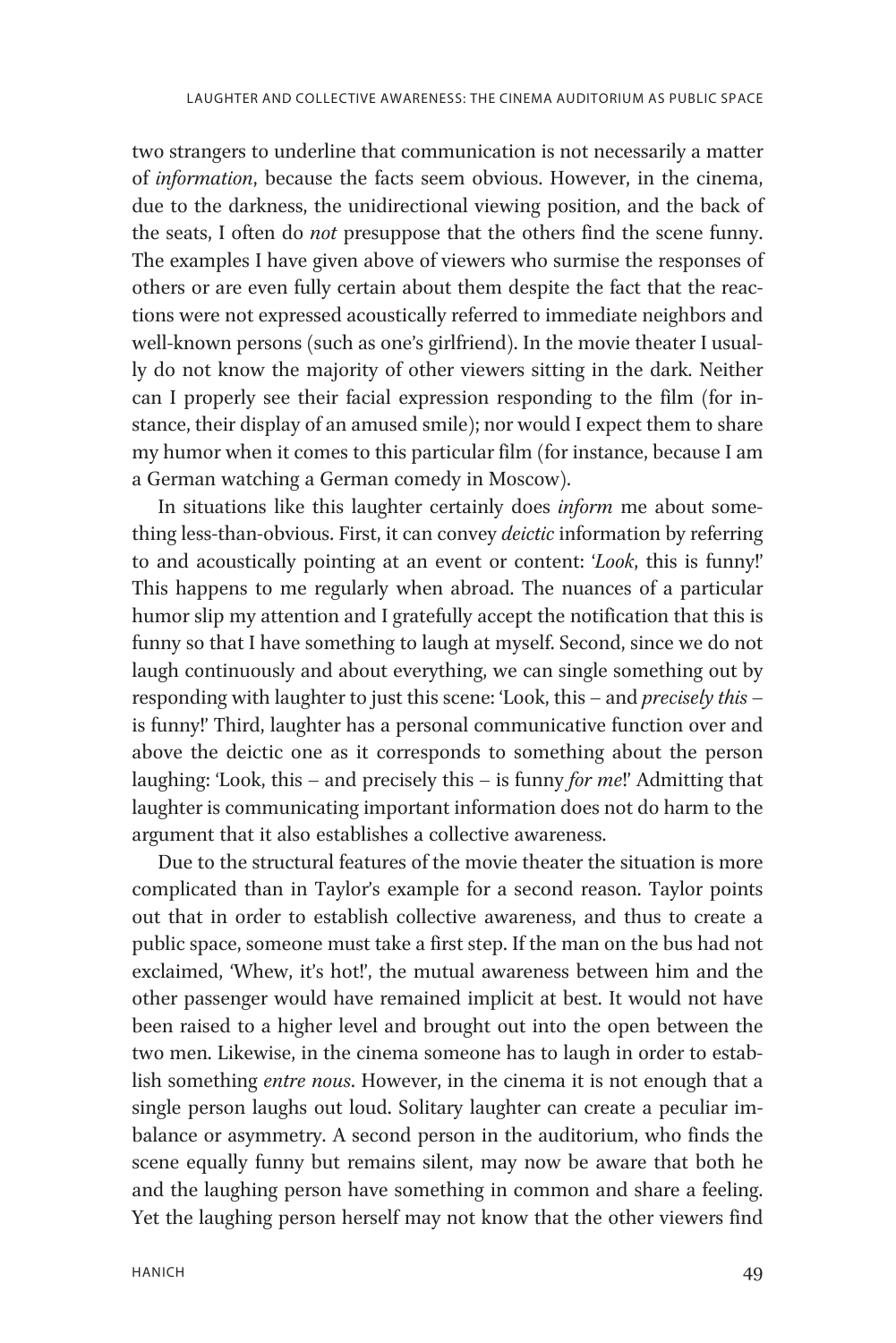the scene funny – and may therefore feel uncomfortably *left alone*. While on the bus the exclamation 'Whew, it's hot!' does not need approval because the facts are obvious, in the cinema the solitary laughter needs confirmation in order to raise a balanced, symmetrical kind of collective awareness. One reason is the uncertainty based on the aforementioned structural features of the movie theater. Therefore laughter also expresses a wish: 'Look, this – and precisely this – is funny for me, but hopefully also for you and hence for us!' Helmuth Plessner once noted that the laughing person becomes truly joyous only when he or she knows that the laughter rings out and is heard:

[t]he occasion of laughter ... has an effect which is all the more pronounced, the more 'objective' it seems. And it seems more objective to the degree that others are also struck by it. To that extent it requires endorsement by others and gains strength in community.<sup>13</sup>

We subjectively need confirmation by others that something is objectively funny in order to create the common vantage point of the *entre nous*. Laughter can therefore also be equivalent to an *invitation*: 'Look, this and precisely this – is funny for me, but definitely also for you!' Sometimes one might even feel the need to issue a license to laugh. Think of a case when you feel the need to show others that it is allowed and appropriate to laugh. Watching a German comedy in the Netherlands, I once came to the conclusion that the Dutch viewers either do not understand the German humor (which does exist!) or that they do not find it funny enough to give it credit. Either way I found it necessary for both my own and their enjoyment to stimulate and invite them, to indicate that this is indeed 'worth' laughing about. I laughed forcefully and insistently, since I felt the need to 'break through' their 'wall of silence' – but this insistence can itself be risky. When the other viewers remain stubbornly silent the laughing person may begin to wonder whether the others consider his or her humor strange – a situation evoking embarrassment. It can also elicit anger about the others who do not laugh and thus refuse to participate in what, for the laughing person, seems to be an evident reason to respond expressively.<sup>14</sup>

Laughter in the cinema can fulfill a plethora of functions, and certainly not all of them have been mentioned here. For instance, one may object to my account by asking if laughter about something comical or funny is first and foremost a bodily response – an eruptive response to a crisis situation that seems contradictory and unanswerable and in which the body takes over from the person, as Helmuth Plessner would put it. It would be short-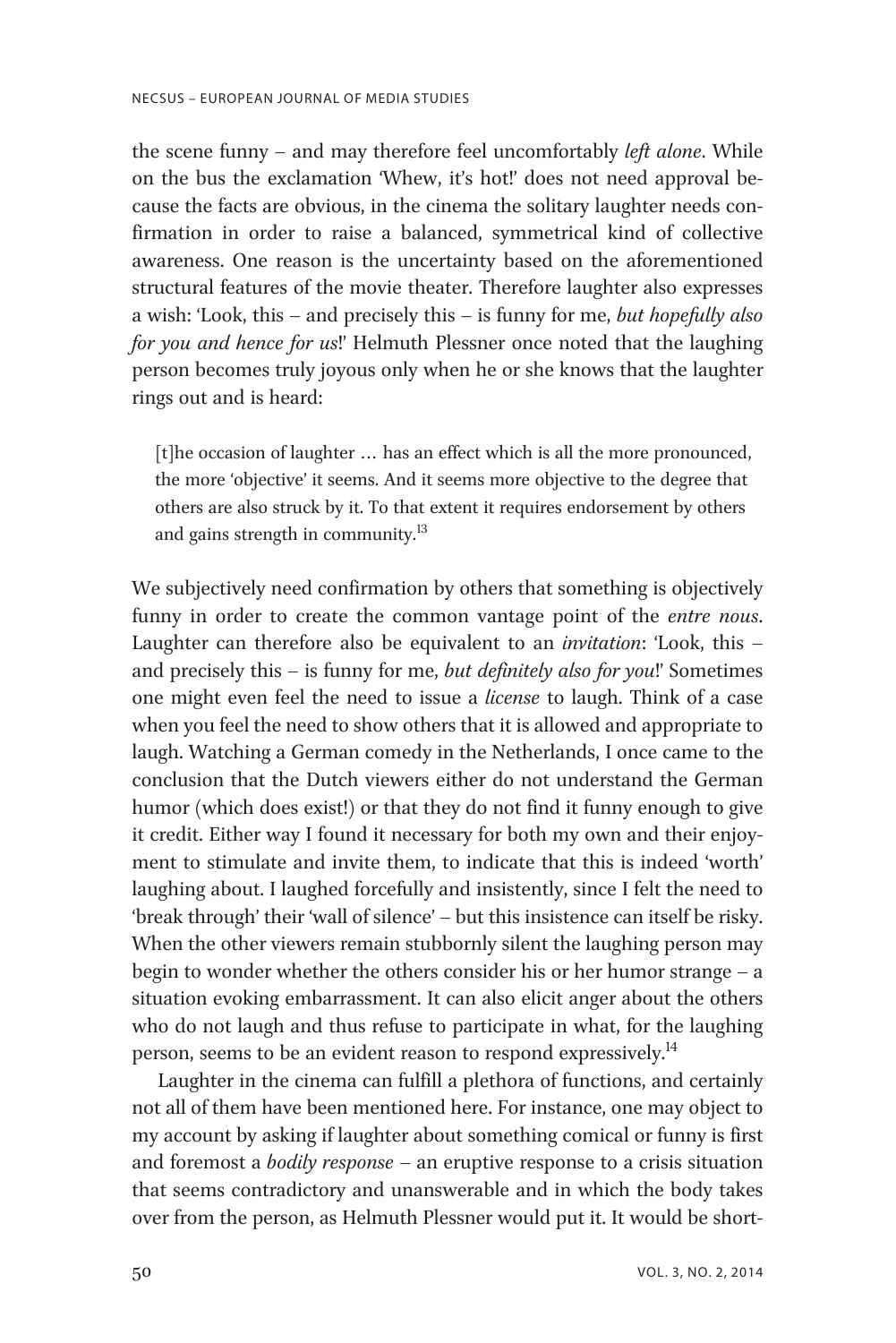sighted to overlook this bodily component.<sup>15</sup> However, the bodily response of laughter is much more prominent in public. Robert Provine claims that people are 30 times more likely to laugh in the presence of others than when they are alone.<sup>16</sup> Even if some people do laugh wholeheartedly alone, say in front of a television screen, this would not be a lethal objection to my argument, because in the movie theater laughter simply takes over both a communicative role and a collective awareness function as well.

One could also complain that my argument overlooks that establishing something *entre nous* does not necessarily imply everyone has to agree: there are persons who laugh along because of peer pressure (a point I will return to). There may always be persons who do not consider themselves part of this 'for us'. When a person on a bus suffering from influenza experiences a moment of rigor or chill he or she does certainly not feel included in the public space established by the exclamation 'Whew, it's hot!' Likewise, in the cinema someone who does not find the film funny at all may feel excluded and thus does not consider him or herself part of the laughing community. Laughter therefore sometimes has an exclusionary function: 'Look, this – and precisely this – is funny for us, but not for others!' The inclusion and exclusion function of laughter is a commonplace in sociological theories of laughter; $17$  even in biology this has been known for a long time. Some 50 years ago the biologist Konrad Lorenz pointed out that laughter 'produces simultaneously a strong fellow-feeling among participants and joint aggressiveness against outsiders'. <sup>18</sup> Again, this is not a fatal objection, because those who are included may still be collectively aware of their common laughter.

In turn, the experience of feeling excluded from a laughing community can itself be highly relevant and revelatory in moments of inadequate laughter. When viewers laugh about racist violence or a misogynist joke those who do not laugh may become aware of the social distance that separates them; they realise the gap between what they find inacceptable and what others consider as worthy of laughter. In this case laughter may create a public awareness of another kind. The public place of the movie theater thus allows for beneficial monitoring, which is not possible if the laughter is merely private. Interestingly, elements of this 'control function' of cinematic laughter can already be found in Benjamin's famous artwork essay – one of the few places in canonical film theory where the 'simultaneous collective experience' of the movie theater assumes a significant role. As should become clear in the following discussion, precisely because the viewer's film experience is a collective one in the movie theater it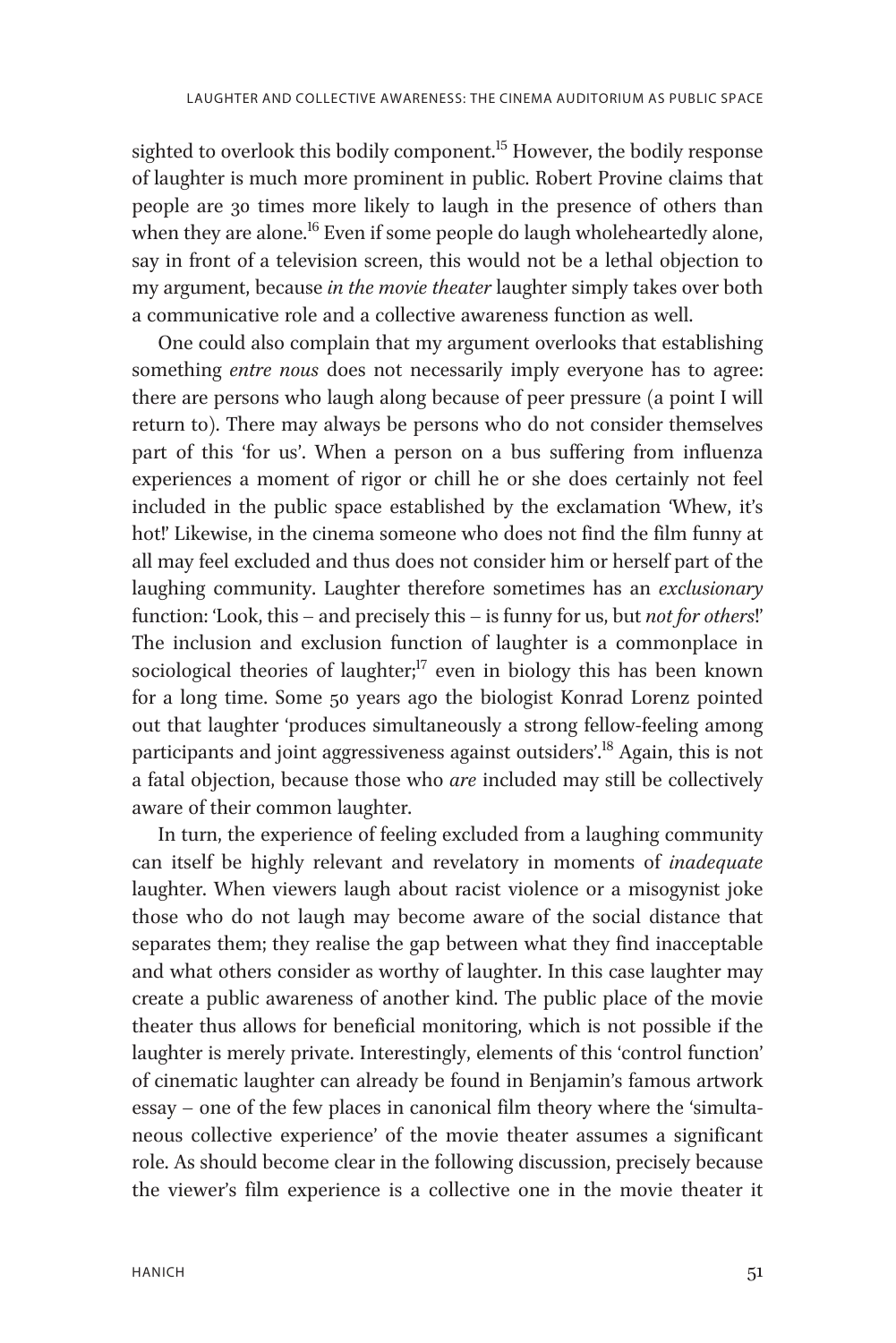enables public reactions whose very public-ness can turn out to be significant in an ethical sense.

# 3 The control function of laughter: Walter Benjamin on mutual monitoring

In section XII of the artwork essay Benjamin maintains that the technological reproducibility of the artwork changes the relation between the masses and art. In response to a traditional art like painting, which has lost its social impact, the response of the audience (Publikum) is split between critique and enjoyment; there are the experts, and there are the uncritical masses. For Benjamin this divergence is retrograde, but not so for a new art like film where the response becomes progressive because the critical attitude and the pleasure of watching and experiencing emotionally *coincide*: '[t]he progressive attitude is characterized by an immediate, intimate fusion of pleasure – pleasure in seeing and experiencing with an attitude of expert appraisal.<sup>19</sup> For Benjamin this is particularly true in the case of Chaplin comedies and slapstick films. Why should watching The Circus (1928) be progressive and the reaction to paintings by Picasso be retrograde? For the moment let me hasten to say that for Benjamin it is key that film viewing is a simultaneous collective experience, whereas looking at a painting implies an *individual* encounter. Even in those cases when large amounts of beholders look at paintings in galleries and salons they do not do so simultaneously and collectively. Benjamin points out that, unlike the cinema, galleries and salons do not allow the masses to organise and control themselves in their response.<sup>20</sup> Although he remains vague at this point we might surmise that this lack of organisation and mutual monitoring derives from the structural differences between the two dispositifs: in the cinema a co-present group of people watches the uninterrupted unfolding of a 90-minute film collectively, whereas in the gallery and salon everyone decides for him or herself how long he or she remains in front of a painting. Consequently, there is a lack of synchronisation of responses and as a result the beholders cannot mutually control their reactions.

Why do critique and pleasure coincide at the movies? Benjamin answers: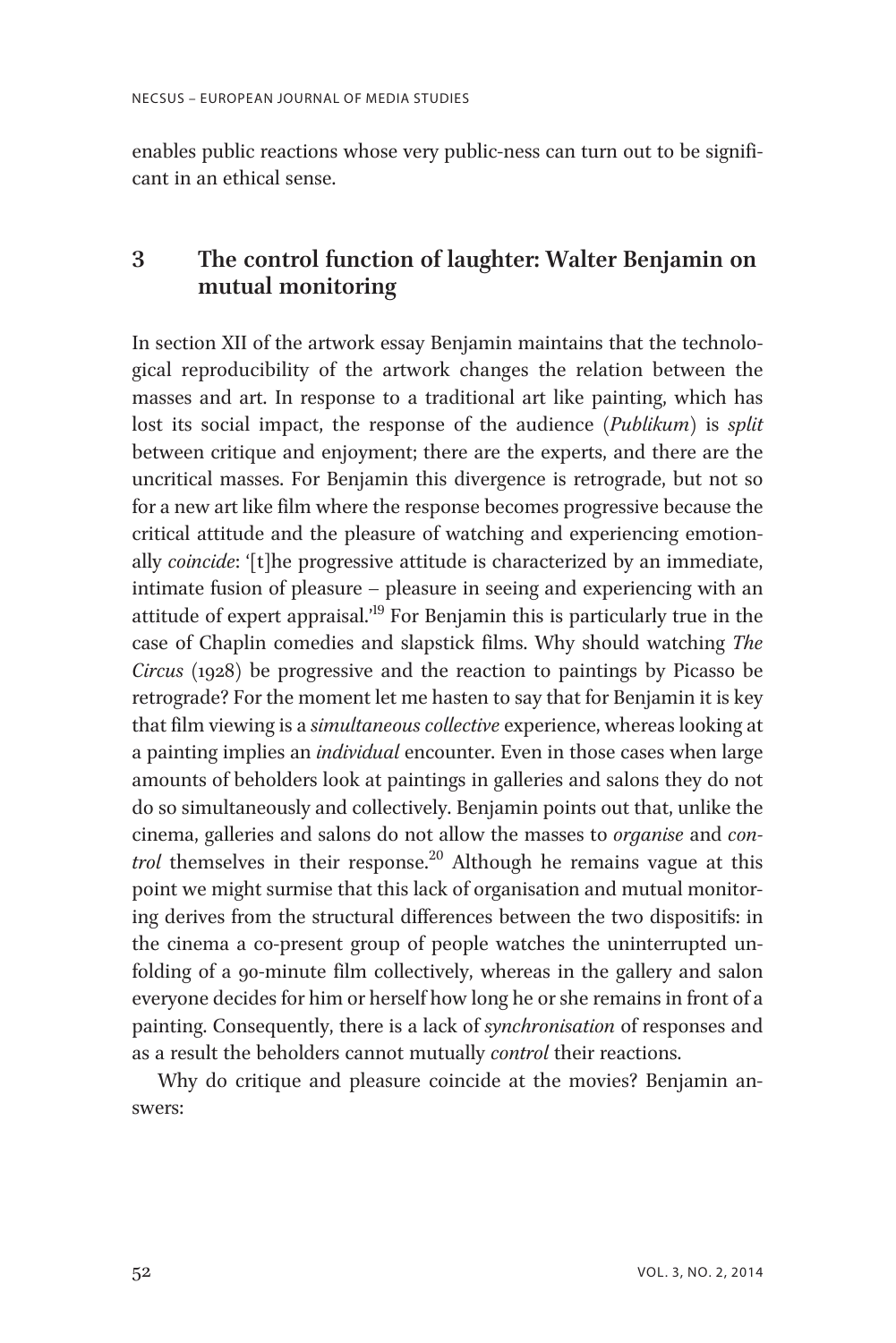[t]he decisive reason is that nowhere more than in the cinema are the reactions of individuals, which add up to the massive reaction of the audience, from the onset determined by their imminent concentration and aggregation. By becoming public they control one another.<sup>21</sup>

Since this passage is just as convoluted as it is complex I will try to disentangle it step by step. First, it is important to note that the reactions of the individuals can, in sum, create a massive audience reaction. Of course this cannot be true for each and every response. It is hard to fathom how collective feelings of beauty or boredom should add up to a massive reaction, but the argument certainly goes for *expressive* responses like screaming or laughter, as we shall see.

Furthermore, from the very beginning these individual reactions are shaped by the fact that they will agglomerate and become part of an overarching response of the audience as a whole. Consciously or subconsciously, the viewers attend to the fact that others will presumably respond in a similarly expressive way. Knowing that their reactions will add up to a mass response the spectators calibrate for this expected outcome. Remaining with Benjamin's example of Chaplin, precisely because viewers expect that others will also respond with laughter do they express their amusement by laughing out loud. If they were to watch the film alone (as under today's solitary viewing conditions) they would not anticipate a collective response and therefore refrain from attuning their response to an 'immediate concentration and agglomeration'. They may be highly amused by and smile at Chaplin but ultimately they would remain mostly silent; laughing alone in the living room can be an awkward experience. Hence in this passage Benjamin seems to be astutely aware of what I call the audience effect: the effect co-present others can have on our viewing experience. This becomes all the more evident when we take into account a sentence Miriam Hansen refers to in which Benjamin claims 'words, gestures, events perceived by the masses are different from those perceived by individuals'. <sup>22</sup> As part of a group of people individuals often register things differently than when they are alone – and they may also respond in a different way when they are amongst others.

Most important for our purposes in this section on the ethical implications of the audience effect is the final sentence 'indem sie sich kundgeben, kontrollieren sie sich / by becoming public they [the individual reactions] control one another'. What does Benjamin mean to say here? I doubt that he refers to a control of affects in the sense of a suppression of the emotional reaction. He is unlikely to aim at a leveling of affective responses on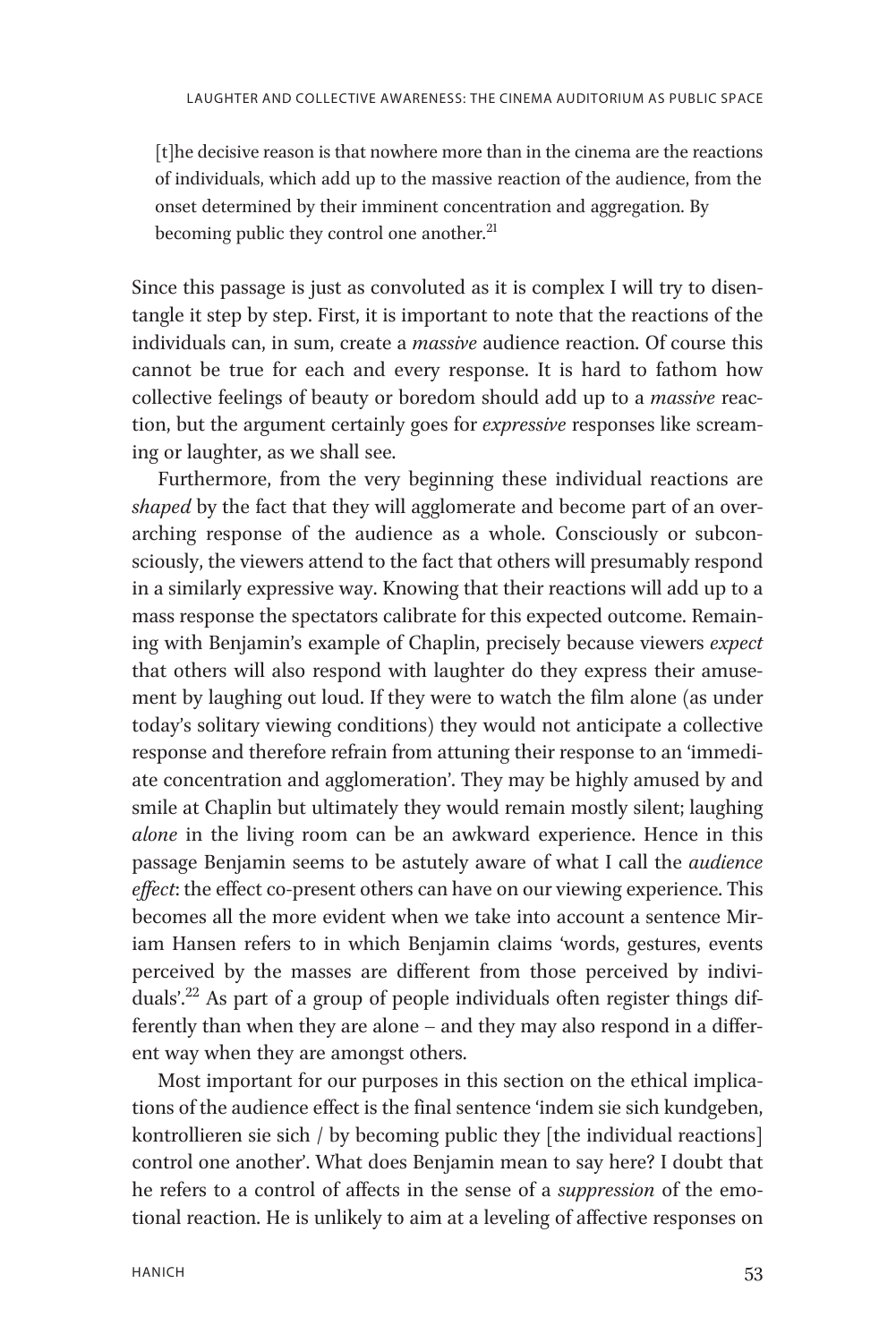the personal and social level in the way Norbert Elias does it in The Civilizing Process.<sup>23</sup> For one, the German verb 'kundgeben' implies 'to make something known' or, even more to the point, 'to make something public' (the noun 'Kundgebung' is a synonym for demonstration or rally).<sup>24</sup> Hence we could infer that Benjamin may have claimed that if (and only if) audience responses become public in the movie theater others can control them and judge them as misguided or even ethically problematic; the viewer reveals and makes publically available what he or she finds funny and deems worthy of laughter.<sup>25</sup> The reactions of the others, once they are out there, are in turn themselves subject to scrutiny. We could even argue that there may be instances when people become critical of their own response precisely because of its collective character. For instance, the viewer can despise the fact that he or she has laughed about something with the other viewers that he or she should not have laughed about – be it for reasons of peer pressure or due to involuntary emotional contagion. This is a point shared by philosopher Simon Critchley, who writes that

[p]erhaps one laughs at jokes one would rather not laugh at. Humour can provide information about oneself that one would rather not have.<sup>26</sup>

The word 'control' today often used in conjunction with the 'disciplinary societies' (Foucault) or the 'societies of control' (Deleuze) – thus connoted negatively – to me has a much more positive ring in Benjamin's text.<sup>27</sup> It is at this point that we can understand why Benjamin considered the cinema more progressive than a traditional art like painting. In the movie theater the viewer can enjoy the film and at the same time remain critical because he or she monitors the potentially questionable or ethically-dangerous responses of other viewers (and also his or her own reaction).<sup>28</sup> Again, Critchley is apposite here:

[t]he reactionary quality of much humour, in particular ethnic humour, must be analysed ... in its 'untruth', as it were, reactionary humour tells us important truths about who we are. Jokes can therefore be read as symptoms of societal repression and their study might be said to amount to a return of the repressed. In other words, humour can reveal us to be persons that, frankly, we would rather not be  $^{29}$ 

This is not possible in front of a painting because the reception of paintings does not take place collectively and simultaneously.

There is one more question that we have to address: how do these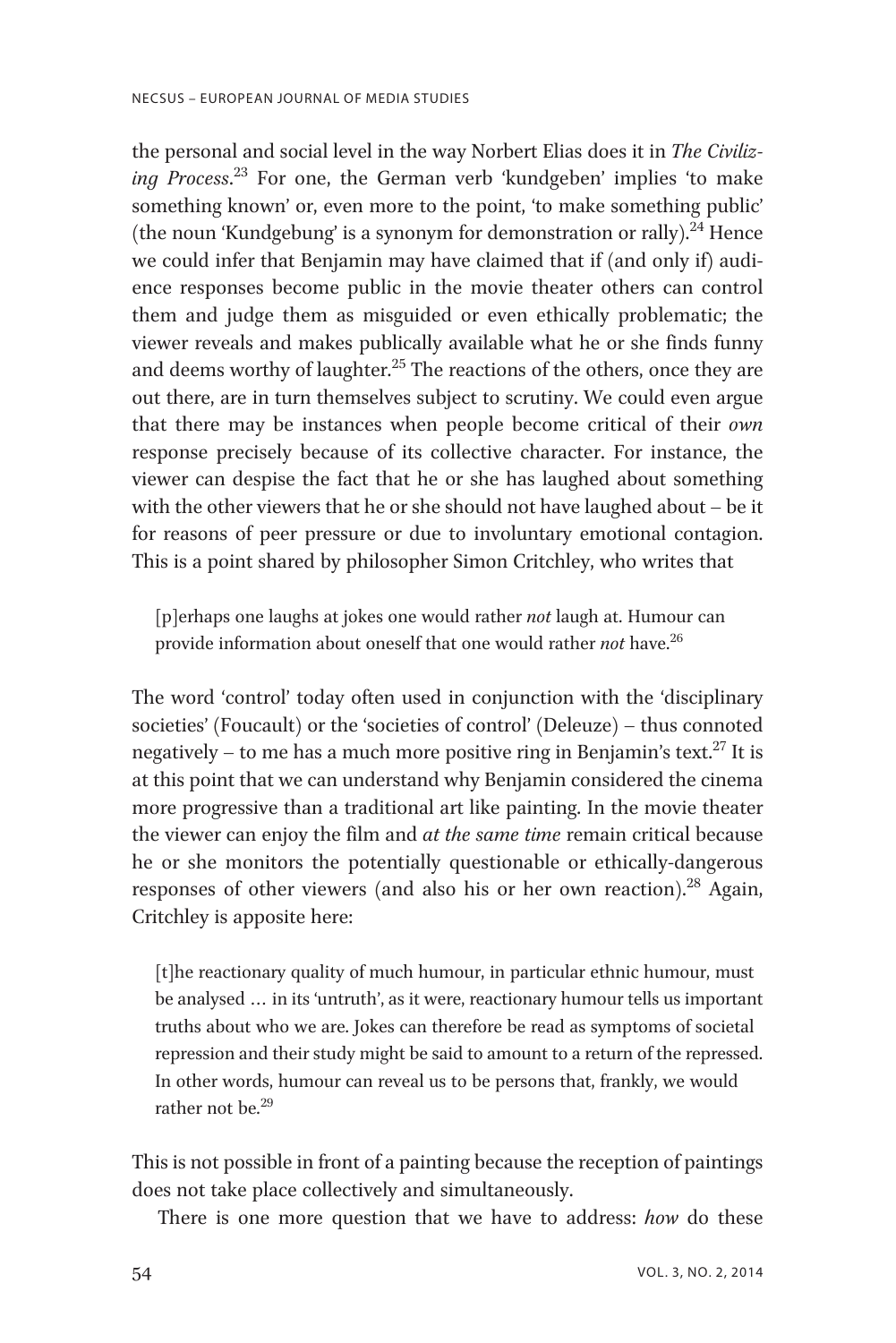audience reactions become public? What Benjamin does not mention explicitly is the fact that his idea of publically available (and thus controllable) responses depends on expressive reactions and conspicuous behavior. After all, the aforementioned structural features of the movie theater (darkness, unidirectional seating position, backrest, etc.) make it difficult to judge the responses of other viewers. Even in Benjamin's time if a viewer was deeply moved or embarrassed by a film these emotions were not readily accessible to others – unless, of course, Benjamin would have thought of an audience that communicated during the film and commented verbally on what happened on the screen. In other words, Benjamin may have modeled his preferred mode of reception on early cinema. This is at least what Miriam Hansen suggests: 'the difference from traditional art that Benjamin ascribes to cinema's relations of reception is more characteristic of early cinema than of the classical paradigm that became hegemonic after World War I'.<sup>30</sup> The early cinema mode of reception is, among other things, characterised by distraction. As Hansen points out:

the artwork essay's valorization of distraction (as opposed to the contemplative reception of traditional works of art) presupposes a type of cinema experience still patterned on the variety format, that is, the programming of shorter films (interspersed with or framed by live performances) on the principle of maximum stylistic or thematic diversity.<sup>31</sup>

But is this necessarily the case? I want to suggest a different reading here. What Benjamin may have had 'in mind' is first and foremost an audience responding expressively and conspicuously. This audience may be a distracted early-cinema-like one, but it can just as well imply a more 'classical' audience that screams in shock and, more importantly, that laughs out loud and thus makes its response subject to public monitoring. Benjamin's many references to Charlie Chaplin and slapstick films (Groteskfilme) in the artwork essay and elsewhere strongly support an interpretation along these lines. For instance, we can glean the significance Benjamin ascribes to laughter from his 1929 essay 'Chaplin in Retrospect'. Benjamin ends this essay with a remarkable quote:

[i]n his films, Chaplin appeals both to the most international and the most revolutionary emotion of the masses: their laughter. 'Admittedly,' [Philippe] Soupault says, 'Chaplin merely makes people laugh. But aside from the fact that this is the hardest thing to do, it is socially also the most important.<sup>32</sup>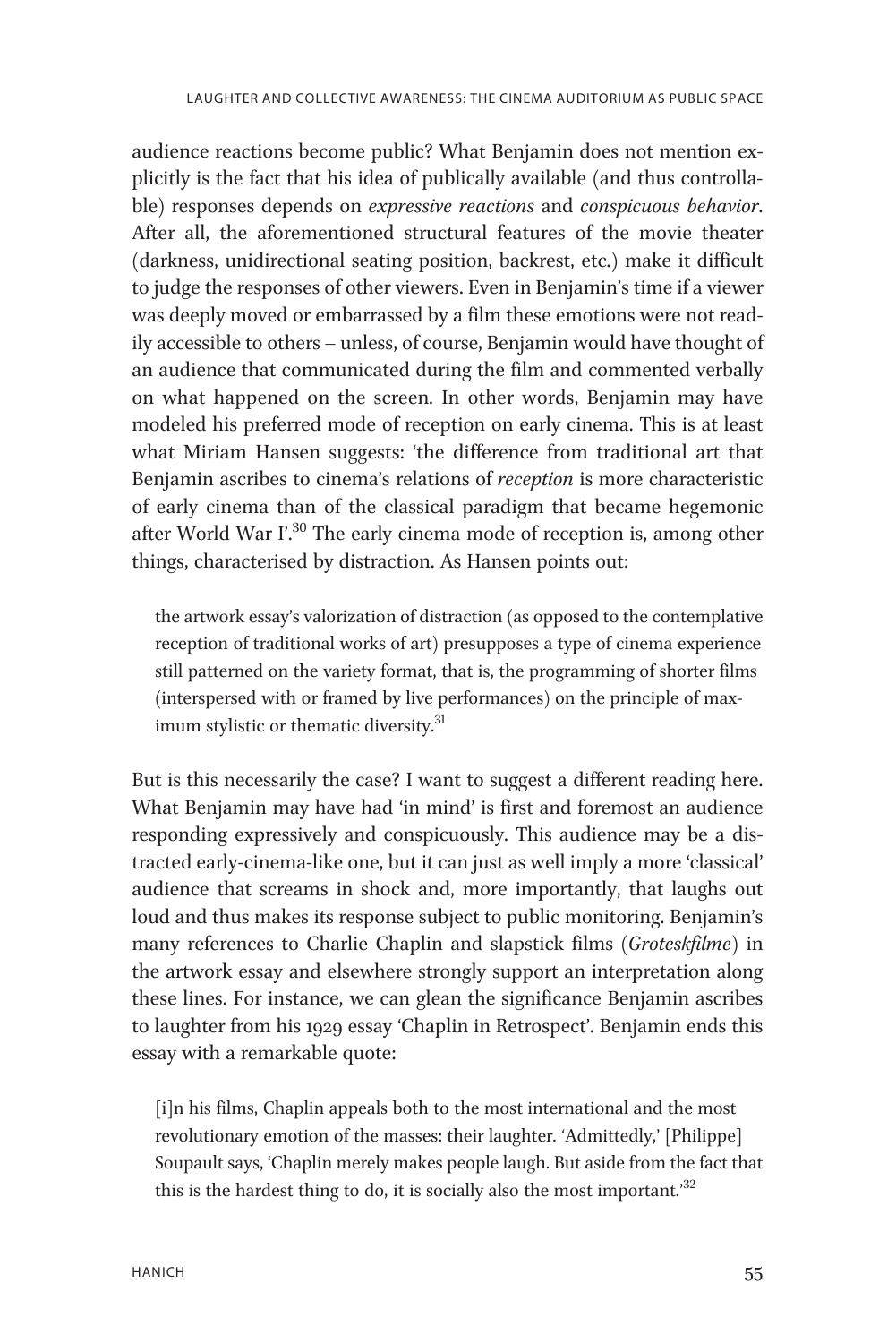The important social weight of laughter can also be felt in the artwork essay, albeit more implicitly. While Soviet montage cinema may be the other important filmic reference point in this essay the films of Eisenstein and Vertov are conspicuously absent in Benjamin's discussion of the collective experience in section XII. Here references to Chaplin and slapstick films abound. Above I have mentioned the passage at the beginning of the section in which Benjamin opposes the progressive response to Chaplin with the retrograde reaction to Picasso. At the end of section XII he repeats this opposition by likening the progressive response to slapstick films with the regressive response to Surrealism.<sup>33</sup>

Moreover, in a footnote Benjamin claims that '[b]efore the rise of the movie the Dadaists' performances tried to create an audience reaction [eine Bewegung ins Publikum zu bringen] which Chaplin later evoked in a more natural way.' <sup>34</sup> Unfortunately, the English translation glosses over a crucial element: Benjamin does not refer to just any kind of audience response, but to one that implies movement (Bewegung). In the case of Chaplin this movement comes from laughter, shaking and stirring the audience, as it were.<sup>35</sup> Bodies put into motion through amused laughter, so memorably captured at the end of King Vidor's The Crowd (1928), make *visibly* manifest that the viewers find a scene funny.<sup>36</sup> Hence the audience response can not only be *heard* but also seen via laughter. In an unpublished fragment from 1934 titled 'Hitler's Diminished Masculinity', written shortly before the artwork essay, Benjamin had already pointed in a similar direction. In this short fragment he likens the 'masses' moved to laughter by a Chaplin comedy with the rigid masses of Nazi Germany: 'Chaplin – the ploughshare that cuts through the masses; laughter loosens up the mass/ the ground of the Third Reich is stamped down hard and firm, and no more grass grows there.' <sup>37</sup> While Hitler's dictatorship (and presumably the huge rallies that became a hallmark of it) leads to dry, barren, and suppressed uniformity, laughing about a Chaplin comedy creates a fertile ground by temporarily shaking the rigid postures of the viewers.

Broadly speaking, we have to distinguish two functions that can be deduced from Benjamin's writings on laughter – call them the therapeutic function and the control function. Drawing on the earliest handwritten draft of the artwork essay, Miriam Hansen has discussed in admirable detail Benjamin's arguments about the mass-psychological release effects of collective laughter.<sup>38</sup> In this draft Benjamin argues that it belongs to the prime social functions of film to strike a balance between the human being and technology, a balance knocked out of kilter precisely by modern tech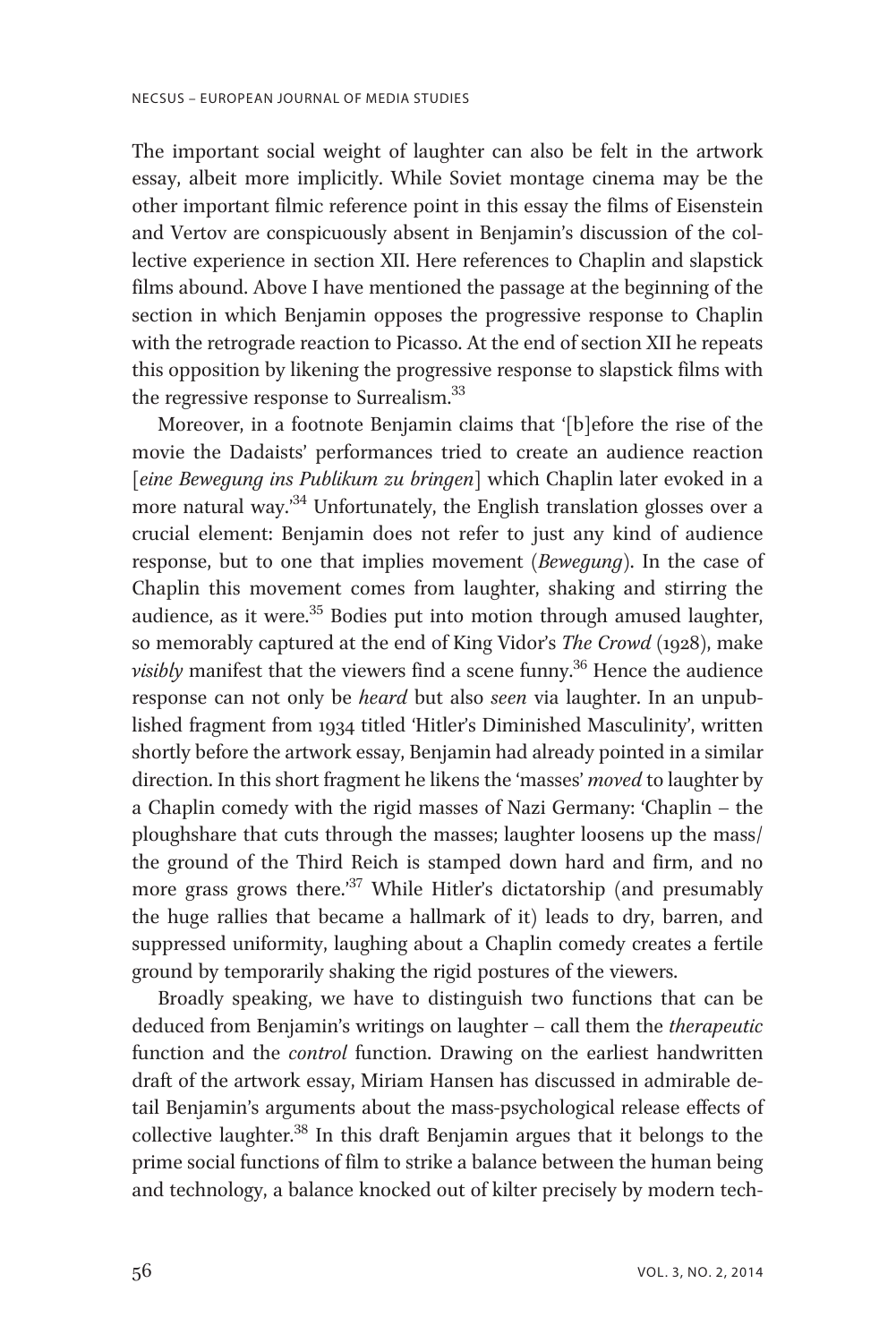nology. Via the technology of film laughing about Mickey Mouse may therefore acquire a healthy effect:

[i]f one takes into account the dangerous tensions which technification and its consequences have engendered in the vast masses – tensions which, at critical stages, take on a psychotic character – then one cannot but recognize that this same technification has created as protection against such mass psychosis the possibility of psychic inoculation by means of certain films in which a force articulation of sadistic fantasies or masochistic delusions can prevent their natural and dangerous ripening in the masses. The collective laughter signifies a premature and therapeutic eruption of such mass psychoses, Benjamin writes<sup>39</sup>

Ultimately, this therapeutic function has to remain highly speculative – and it is not for no reason that it received severe criticism from Adorno: 'The laughter of the cinema audience is ... anything but good and revolutionary; instead, it is full of the worst bourgeois sadism'. <sup>40</sup> Less speculative is the *control* function of laughter. As we have seen, for Benjamin laughing about – and thus responding in a vocal and motor fashion to – a slapstick film or a contemporaneous Chaplin comedy like City Lights (1931) and Modern Times (1936) implies a progressive reaction. Sitting in the movie theater gives the audience a way to not only synchronise their reception but also to monitor one another. The public space created through laughter allows for a positive kind of control, because inappropriate or even ethically-questionable laughter becomes publically available – and thus a matter of knowledge about what kind of opinions and judgments exist out there. Alluding to a famous proverb, we might summarise Benjamin's position as both 'tell me what you laugh about and I'll tell you who you are' and 'tell me who you laugh with and I'll tell you who you are'.

#### 4 Conclusion

I think that a reading of Benjamin along these lines sheds an interesting light on laughter in the cinema. However, we should not overlook the potential pitfalls of Benjamin's take on laughter. First, laughter itself is not necessarily progressive; the audience effect can turn out to be regressive when a viewer feels the 'peer pressure' of laughing along with a violent event or a racist joke (and here one might heed Adorno's warning as well).<sup>41</sup> As I have argued above, knowing that their laughter will add up to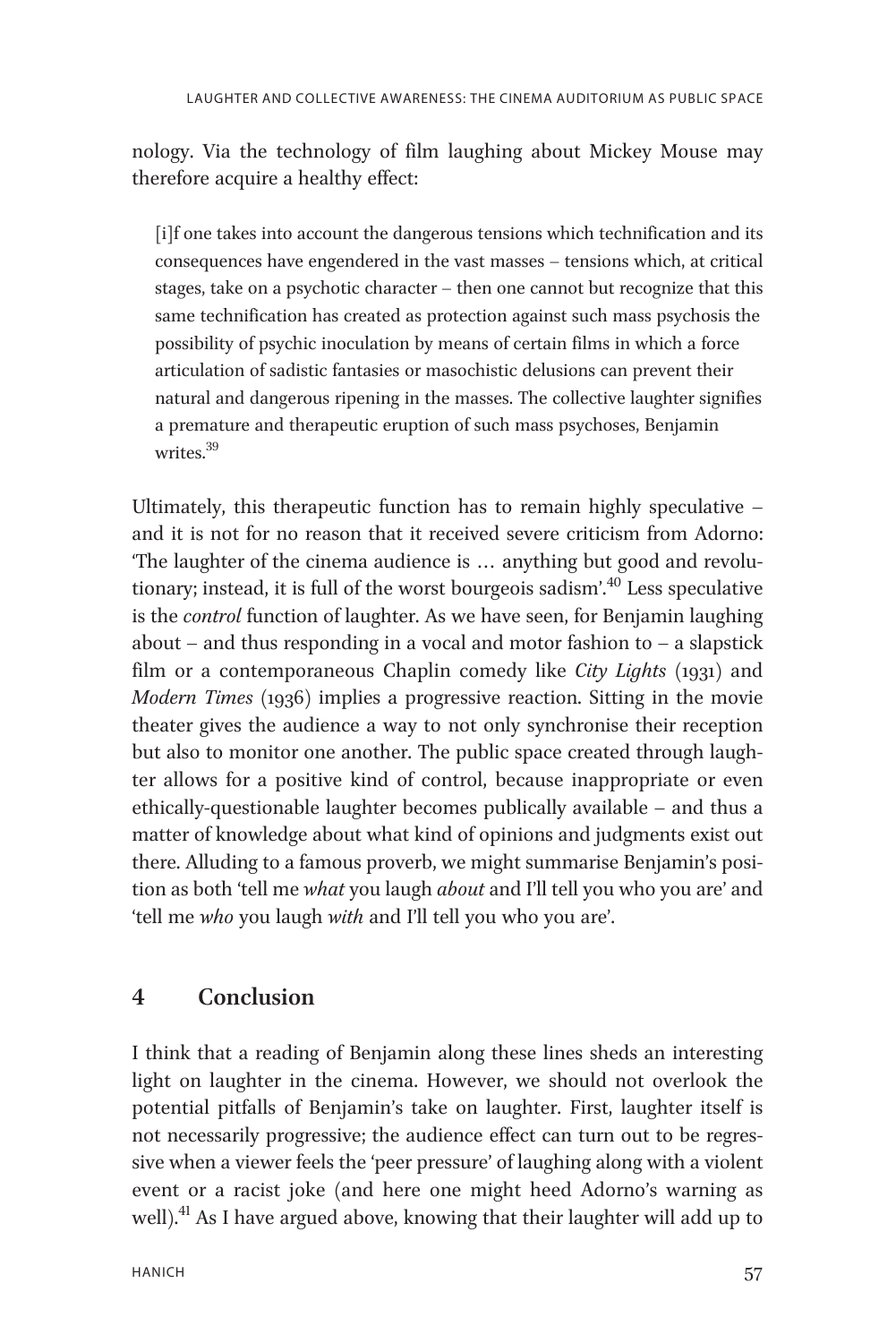a mass response, the spectators calibrate their reactions to this expected collective response. Due to social desirability constraints this can happen even against one's own convictions; the viewer might laugh about something he or she might otherwise not find worthy of laughter at all. In fact, a participant in an empirical study on audience behavior vis-à-vis cinematic violence remembers:

[a] guy falls to his death and everybody laughed at that and I felt as if maybe I should laugh with them, and I did. I can't understand why I did that. I suppose you try to fit in with everybody else so you're not *left out*.<sup>42</sup>

Admitting that there is no need to wax lyrical about the progressive potential of laughter does not affect the important control function of laughter in the movie theater. First, as mentioned above, laughing along with others due to peer pressure can spark a self-reflexive stance. The participant of the empirical study clearly questions his laughter critically, and thus monitors himself (albeit belatedly). Moreover, in some cases inappropriate laughter can become the target of an explicit critical response from other viewers. In her empirical study on violence Annette Hill found out that

[l]aughter is a common response participants notice and question. Certain movies generate acceptable laughter, such as Pulp Fiction, whilst others, such as Henry, Potrait of a Serial Killer do not, and to laugh at inappropriate places risks censure from other members of the audience.<sup>43</sup>

Last but not least, the monitoring function of laughter in the cinema remains intact even in cases of peer pressure responses. Just because someone feels the need to comply with what he or she considers socially desirable does not release him or her from the responsibility for a questionable act.

I hope that this article has helped to tease out some of the implications hidden in Bazin's seemingly simple statement that laughter makes the audience aware of itself. It is in the movie theater that laughter raises a collective awareness of a shared emotional judgment and puts this fact entre nous; it is in the movie theater that questionable laughter can be exposed and monitored; and it is in the movie theater that we become collectively aware that we, as an audience, sometimes share certain values and emotional judgments – and sometimes we do not.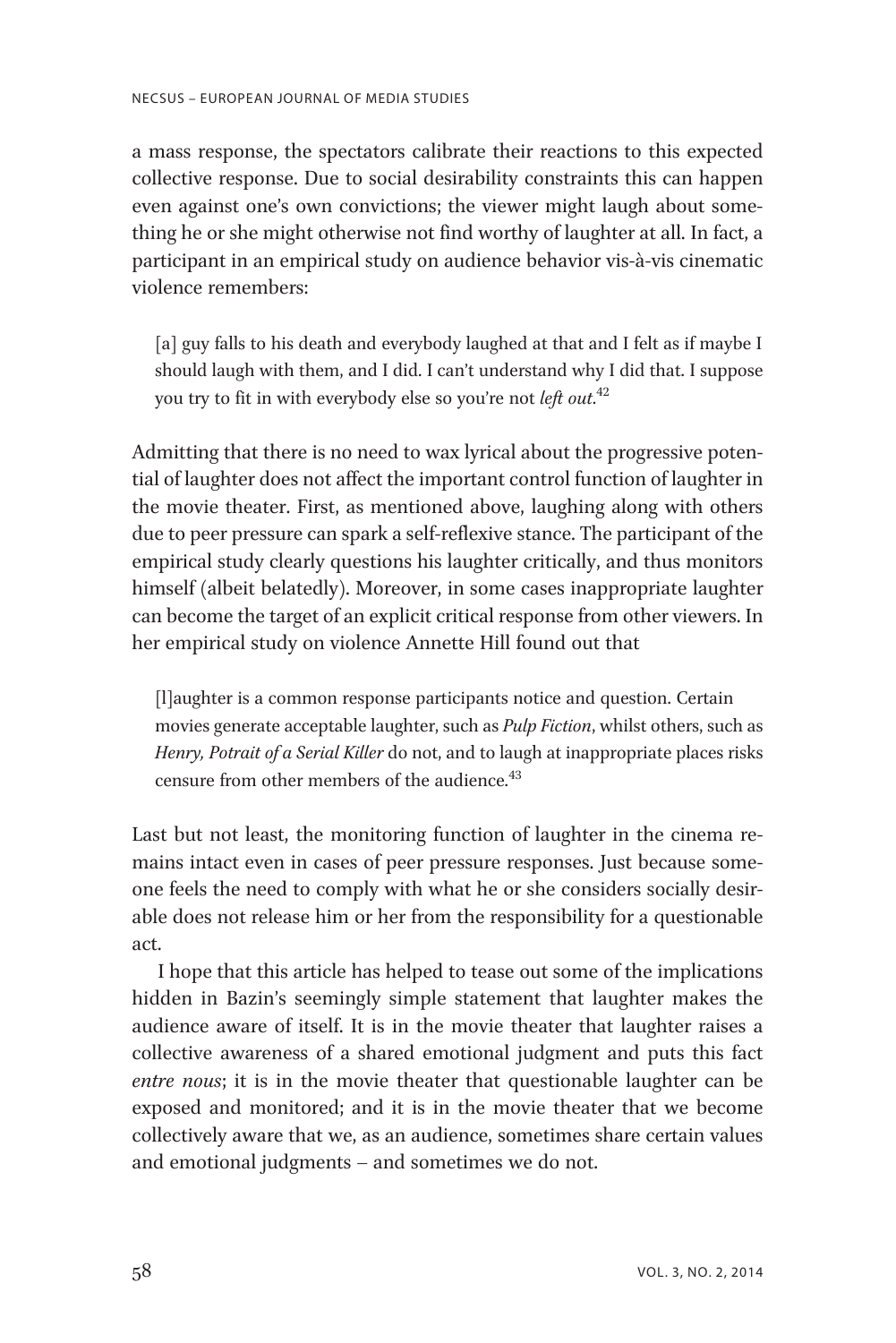## 5 Acknowledgments

I would like to thank Christian Ferencz-Flatz, Thijs Lijster, Josef Früchtl, and the two anonymous reviewers for their helpful comments on earlier versions of this article.

#### **Notes**

- 1. Bazin 1967, p. 121.
- 2. I have given arguments for this point in Hanich 2010a and 2014.
- 3. To be sure, laughter is not the only expressive form of behavior that can create public awareness. However, in this essay I concentrate on laughter alone.
- 4. Taylor 1980, p. 295.
- 5. Gilbert 2007, p. 7. Gilbert refers to Taylor 1985 (particularly chapter 10, section 3.1).
- 6. Taylor 1980, p. 293.
- 7. Ibid., p. 295.
- 8. Katz 1999, pp. 113-114.
- 9. Ibid., p. 117.
- 10. Neale & Krutnik 1990, p. 149.
- 1 1. As Martin Jay points out, Julia Kristeva thought that if disrupted by laughter the cinema can escape its complicity with authority and order. 'If not for that demystification', she concluded, 'the cinema would be nothing but another church.' See Jay 1993, p. 85.
- 12. Taylor 1980, p. 294.
- 13. Plessner 1970, p. 146.
- 14. As Erving Goffman once pointed out, 'silence, coming from a person in a situation where participants are obliged to be busily engaged in tasks or talk, can itself be a noisy thing, loudly expressing that the individual is not properly involved and not attuned to the gathering; this silent kind of noise can distract attention, just as the loud kind can'. Goffman 1963, p. 214.
- 15. I have offered a typology of cinematic laughter and some of the functions these types of laughter imply in Hanich 2010b.
- 16. Provine 2004, p. 215.
- 17. See Zijderveld 1983, p. 253.
- 18. See Lorenz 1953.
- 19. Benjamin 2008, p. 36.
- 20. Benjamin: 'Although paintings began to be publicly exhibited in galleries and salons, there was no way for the masses to organize and control themselves in their reception. Thus the same public which responds in a progressive manner toward a grotesque film is bound to respond in a reactionary manner to surrealism.' Benjamin 1969, p. 235.
- 21. The German version reads: 'Und zwar ist der entscheidende Umstand dabei: nirgends mehr als im Kino erweisen sich die Reaktionen der Einzelnen, deren Summe die massive Reaktion des Publikums ausmacht, von vornherein durch ihre unmittelbare Massierung bedingt. Und indem sie sich kundgeben, kontrollieren sie sich.' Benjamin 1977 ('Kunstwerk'), p. 33 (the above translation is mine).
- 22. Benjamin 1977 (Gesammelte Werke), p. 1193 (my translation). Mentioned in Hansen 2012, p. 100.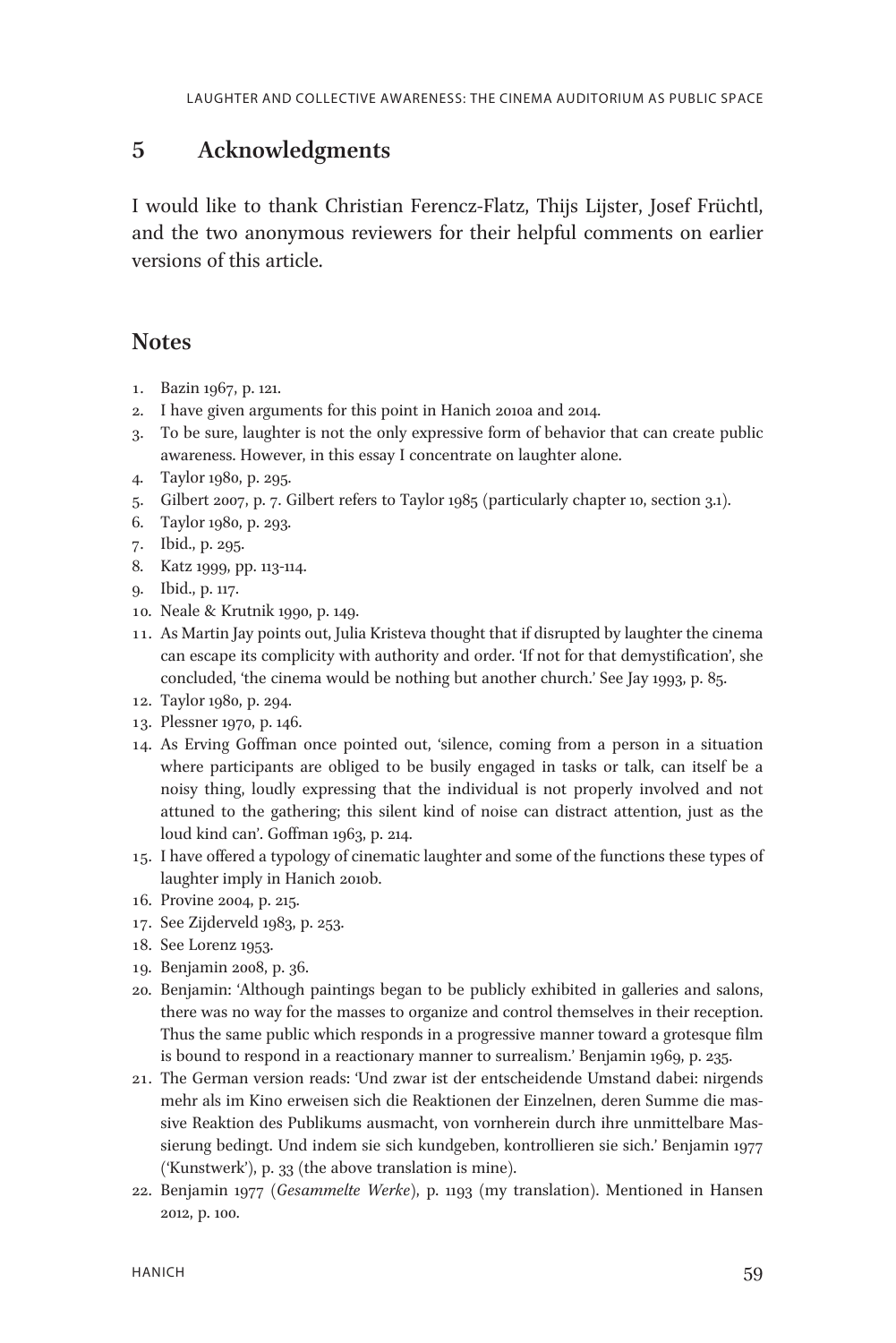- 23. See Elias 1994.
- 24. This is the reason why my translation reads as follows: 'By becoming public they control one another.' Other translators have rendered the passage as 'no sooner are these reactions manifest than they regulate one another' (E. Jephcott & H. Zohn in Benjamin 2008, p. 36) or 'the moment these responses become manifest they control each other' (H. Zohn in Benjamin 1969, p. 234).
- 25. For slightly different interpretations of section XII in Benjamin's artwork essay see Hansen 2012, p. 100 and McBride 1998, p. 469.
- 26. Critchley 2002, p. 74.
- 27. See Foucault 1995; Deleuze 1992.
- 28. Why this should be the case 'nowhere more than in the cinema' and not also, for instance, in stage comedies – remains open in Benjamin's text.
- 29. Critchley 2002, p. 12. He continues: '[j]okes can be read in terms of what or simply who a particular society is subordinating, scapegoating or denigrating. Grasping the nature of societal repression can itself be liberating, but only negatively.' Critchley 2002, pp. 75- 76.
- 30. Hansen 2012, p. 86.
- 31. Ibid.
- 32. Benjamin 2008, p. 337 (translated by R. Livingstone). In German: 'Chaplin hat sich in seinen Filmen an den zugleich internationalsten und revolutionärsten Affekt der Massen gewandt, das Gelächter. "Allerdings", sagt Soupault, "Chaplin bringt nur zum Lachen. Aber abgesehen davon, daß das das Schwerste ist, was es gibt, ist es auch im sozialen Sinne das Wichtigste."'.
- 33. Curiously, Hansen does not discuss these allusions. The fact that she overlooks Benjamin's references to comedies is symptomatic of the general problem that the genre poses for the neat divide between early cinema and classical cinema. Since 1895 comedies transcend the boundaries between film historical periods. Moreover, even if the mode of address of the comedy may have changed throughout the decades its laughing audiences are hardly the absorbed, voyeuristic spectators often deemed typical for the classical paradigm.
- 34. Benjamin 1969, p. 250 (translated by H. Zohn).
- 35. In the German original Benjamin notes: 'Ehe der Film zur Geltung kam, suchten die Dadaisten durch ihre Veranstaltungen eine Bewegung ins Publikum zu bringen, die ein Chaplin dann auf natürlichere Weise hervorrief.' Benjamin 1977 ('Kunstwerk'), p. 37 (emphasis added).
- 36. In the late 1920s the film theorist and critic Rudolf Arnheim once turned around in the movie theater in order to follow the *audience* rather than the *film*. His comments anticipate what Benjamin would say a couple of years later: 'Die Körper liegen als dunkle Klumpen schwer und unbeweglich in bequemen Stühlen ... Manchmal geht ein Gelächter durch das Dunkel, dann wiegen sich alle die Körper eine Weile hin und her, so als wenn der Wind durch die Bäume geht.' Quoted from: Paech & Paech 2000, p. 133.
- 37. Benjamin 1999, p. 792.
- 38. See Hansen 1993.
- 39. Quoted from Hansen 1993, pp. 31-32.
- 40. Ibid., p. 32. In a famous letter Adorno had warned Benjamin against romanticising the sadistic impulses in the audience response to Mickey Mouse.
- 41. I thank Thijs Lijster for this helpful suggestion.
- 42. Quoted from Hill 1997, p. 29.
- 43. Ibid.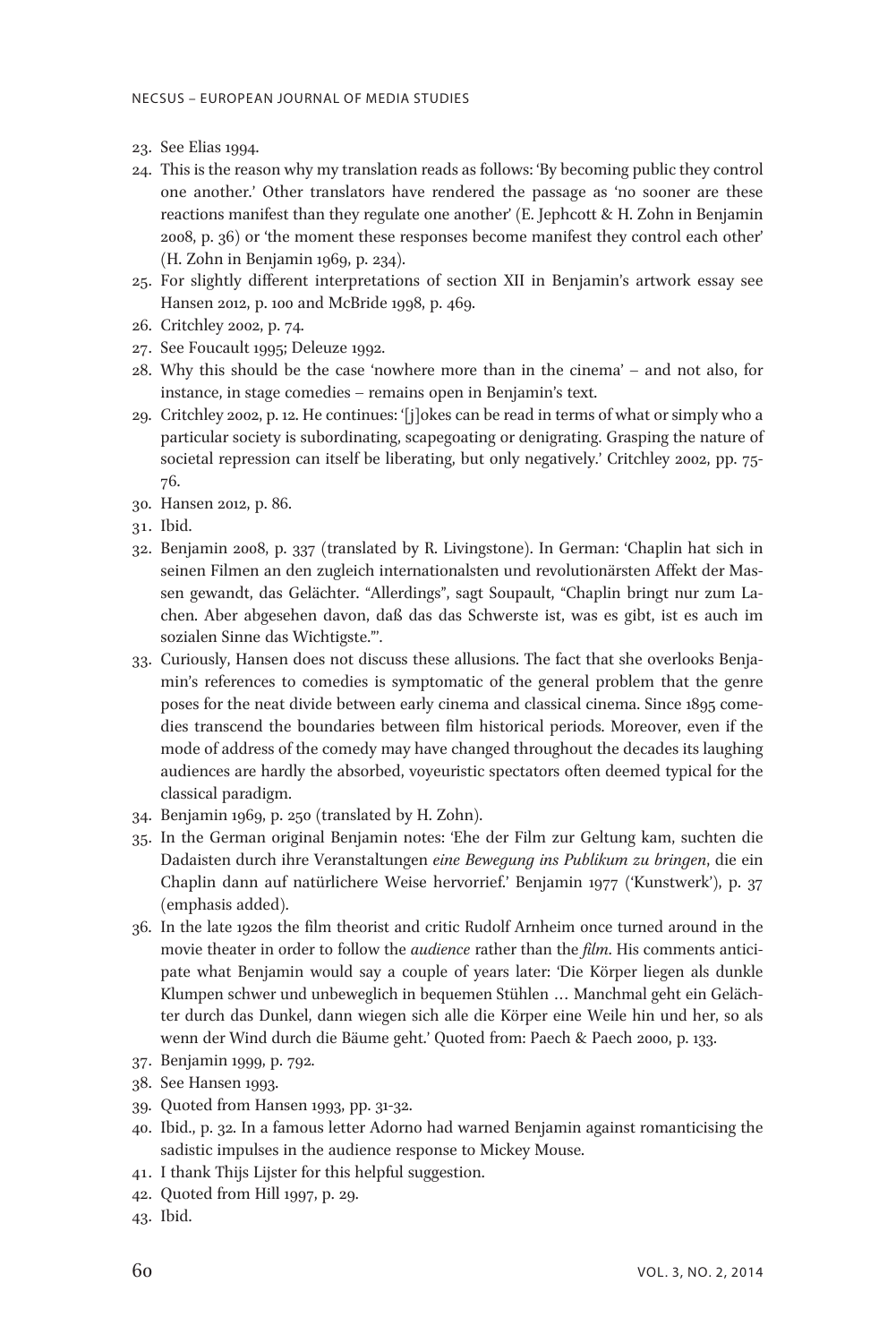#### References

Bazin, A. What is cinema? Vol. 1. Berkeley: University of California Press, 1967.

- Benjamin, W. 'The Work of Art in the Age of Mechanical Reproduction' in Illuminations: Essays and reflections, translated by H. Zohn. New York: Schocken, 1969: 217-251.
- Benjamin, W. Das Kunstwerk im Zeitalter seiner technischen Reproduzierbarkeit. Frankfurt/Main: Suhrkamp, 1977.
- Benjamin, W. Gesammelte Schriften II.3, edited by R. Tiedemann and H. Schwepphäuser. Frankfurt/Main: Suhrkamp, 1977.
- Benjamin, W. 'Hitler's Diminished Masculinity' in Selected writings: Volume 2, 1927-1934, edited by M. W. Jennings, H. Eiland, and G. Smith. Cambridge: The Belknap Press of Harvard University Press, 1999: 792-793.
- Benjamin, W. 'Chaplin in Retrospect' in The work of art in the age of its technological reproducibility and other writings on media, translated by R. Livingstone. Cambridge: The Belknap Press of Harvard University Press, 2008: 335-337.
- Benjamin, W. 'The Work of Art in the Age of Its Technological Reproducibility: Second Version' in The work of art in the age of its technological reproducibility and other writings on media, translated by E. Jephcott and H. Zohn. Cambridge: Harvard University Press, 2008: 19-55.

Critchley, S. On humour. New York: Routledge, 2002.

Deleuze, G. 'Post-Script on the Societies of Control', October, Vol. 59, 1992: 3-7.

- Elias, N. The civilizing process: Sociogenetic and psychogenetic investigations, revised edition. Oxford: Blackwell, 1994 (orig. in 1939).
- Foucault, M. Discipline and punish: The birth of the prison. New York: Vintage, 1995 (orig. in 1975).
- Gilbert, M. 'Mutual Recognition, Common Knowledge, and Joint Attention' in Hommage à Wlodek: Philosophical papers dedicated to Wlodek Rabinowicz, edited by T. Ronnow-Rasmussen, B. Petersson, J. Josefsson, and D. Egonsson. 2007: [www.fil.lu.se/hommageawlodek](http://www.fil.lu.se/hommageawlodek) (accessed on 4 April 2014).
- Goffman, E. Behavior in public places: Notes on the social organization of gatherings. New York: Free Press, 1963.
- Hanich, J. 'Collective Viewing. The Cinema and Affective Audience Interrelations', Passions in Context. The Journal for the History and Theory of Emotions, Vol. 1, No. 1, February 2010a: <http://www.passionsincontext.de/index.php?id=544> (accessed on 28 September 2014).
- Hanich, J. 'Laugh Is in the Air. Eine Typologie des Lachens im Kino', Nach dem Film, No. 12, October 2010b:<http://www.nachdemfilm.de/content/laugh-air> (accessed on 28 September 2014).
- Hanich, J. 'Watching a Film with Others. Toward a Theory of Collective Spectatorship', Screen, Vol. 55, No. 3, Autumn 2014: 338-359.
- Hansen, M. 'Of Mice and Ducks. Benjamin and Adorno on Disney', The South Atlantic Quarterly, Vol. 92, No. 1, 1993: 27-61.
- Hansen, M. Cinema and experience: Siegfried Kracauer, Walter Benjamin, and Theodor W. Adorno. Berkeley: University of California Press, 2011.
- Hill, A. Shocking entertainment: Viewer response to movie violence. Luton: University of Luton Press, 1997.
- Jay, M. Downcast eyes: The denigration of vision in twentieth-century French thought. Berkeley: University of California Press, 1993.
- Katz, J. How emotions work. Chicago: University of Chicago Press, 1999.
- Lorenz, K. On aggression. New York: Harcourt, 1963.
- McBride, D.B. 'Romantic Phantasms: Benjamin and Adorno on the Subject of Critique', Monatshefte, Vol. 90, No. 4, 1998: 465-487.